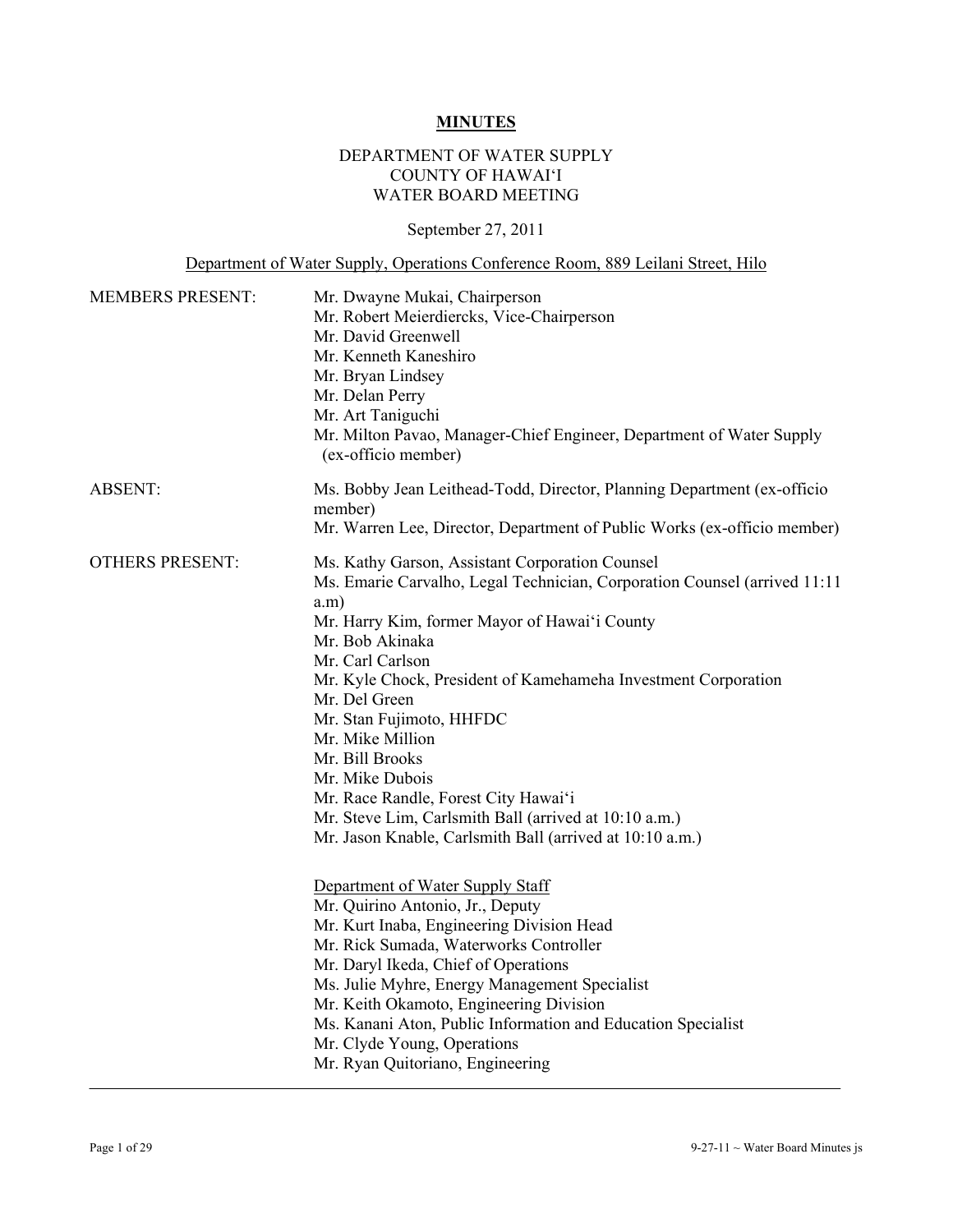1) CALL TO ORDER – Chairperson Mukai called the meeting to order at 10:00 a.m.

### 2) STATEMENTS FROM THE PUBLIC

*(Mr. Harry Kim, former Mayor of Hawai'i County, testified regarding the Hawaiian Ocean View water well. The following testimony is verbatim:)* 

**MR. KIM**: Thank you very much, Mr. Chairman, Members of the Commission. I'll make it brief. First of all, it's the first opportunity to ever address this Commission. I want to thank the Department of Water Supply. I was gonna make a list this morning of all the times I had gone through the Water Department, Milton, for help, and knowing what the legal authority is, or responsibility is, of the Water Department, and those things I was asking was outside of that. You know, for example, the hundreds of families in Kona Wonderview/Coastview would not have their water system today if it wasn't for the Water Department approving their request to spearhead the project. And we fully realized it's not really their responsibility or authority to do so. And I know the time and money it was gonna cost, but we asked for that help. But it was a dead end of years and years of spaghetti lines and frustration, and water bills of a couple hundred and more… it's ridiculous. And we asked for help and he granted it, and they have a beautiful system today, including the fire protection. I remember the element of the water spigots, known as the "Waipuna," that thousands of people, especially in Puna, Ka'u… you know, who don't have running water. And we asked again, Milton, if he'd consider managing the project for us. We don't know who else to ask. And now I read in the paper… they had an opening of all the six Waipuna stations, spring water stations, and now, you know, there are thousands of people throughout the island… and growing up with catchment, I know how precious that is... to have good water. And I thank you for that. Again, asking you guys for assistance where it's not your responsibility. And the subject I'm here for, the HOVE well. It's the same thing; it's not your responsibility to spearhead that, and spend your money on that, on the thousands of people there that have to drive so many miles for good water. Any kind of water… they pay a lot of money. The reason we got involved in that is because the community had asked, during the days of Civil Defense, to participate because of the fire hazard and everything else, outside of drinking water. It took them years of work, frustration, for the community to get to where they got… and that was to make a plan and request the State government for \$6 million or so to do that project. Governor Cayetano did not release the money, and we contacted him. He said it's very difficult to release that kind of money to a community for this kind of project that has no background. But this is, again... we went to see Milton because the Governor's request was, "I will release the money if it passes through the County government of Hawai'i to monitor, supervise." And again, we went to Milton, and you, to help us with this project. And they have a beautiful well today. People will not have to drive miles and miles for their water, just to have drinking water. So I'm here for two reasons. First of all, to thank you, Milton. I hear the son of a gun is retiring. But that's okay; young guys gotta retire, too. Publicly… for all the help, all of these years, not only as Mayor, but as Civil Defense… many, many times, I'd ask you for help -- beyond your responsibility -- for the people of Hawai'i. And I know a lotta times it did cost you money, outside of staff time. The second is to support the HOVE well. It's a good project. It's a needed project. So thank you very much for considering it, and I ask you to please approve it. Thank you.

### *(Mr. Mike Dubois gave testimony about the Hawaiian Ocean View water well. The following testimony is verbatim.)*

**MR. DUBOIS**: Thank you for letting me speak today. We want to thank Mr. Pavao for all the hard work that he's put in to make sure that Ocean View has a well and running water for the first time. And some of the concerns that we had, he very graciously came out and addressed those issues for the community. We had about 40 people attend the meeting at the water facility, water filling site, of which there were several concerns. One of them, which was addressed, was that entrance road. This was a road that is approximately 335 feet long, and it is 20 feet wide, but is also was built up to about six feet high, with about 60-degree sides to it; no guard rails… All built basically on gravel. So Milton has his engineers out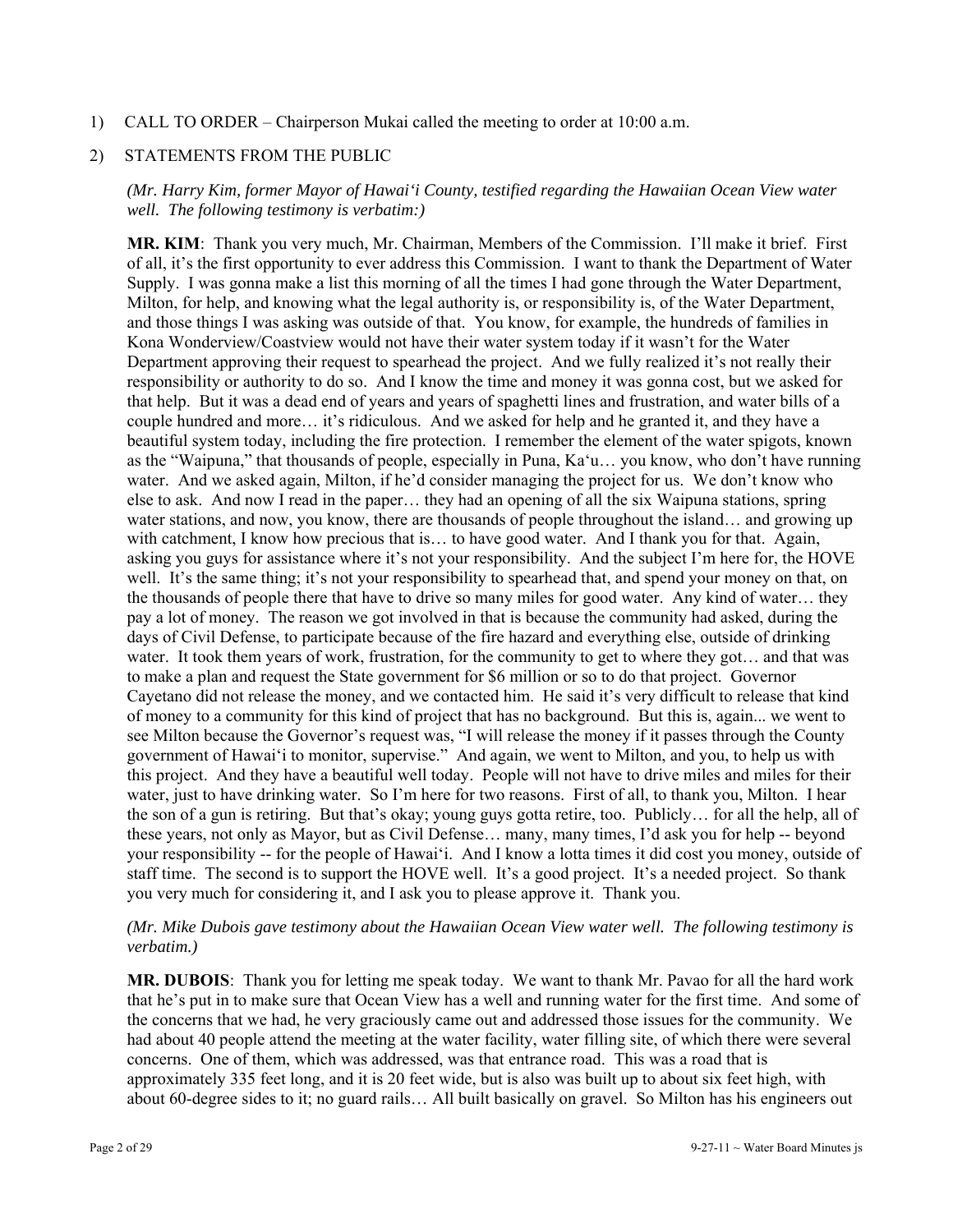there and looked at this road, and we had water truck haulers bring two 6,000-gallon trucks side-by-side up that road, and park. And as Milton recognized, that this was not a safe road for two water trucks to pass each other, as which was designed, originally designed, to have two water trucks pass each other. But it's not capable of doing that. And so, it's now a one-lane, one-way road for water haulers, so that a water truck that's 350 feet up at the standpipe, as it is exiting, has to now proceed with possibly water trucks on the road on Lehua Lane, and if there's 15 trucks servicing the area, there's a possibility of congestion on the highway… which is a 55-miles-per-hour road. So we… by not having a two-lane road with a long entrance road into that filling site, we're actually opening up other problems out on the highway and our lane. So I think that has to still be addressed. The turn area on the bottleneck that we had… Milton addressed that issue with Bolton, and the extended that area, making it wider. There was an obvious bottleneck; it was not going to work the way it was, and so they agreed to widen that area at a cost of \$20,000.00... I'm not sure what they came up with, Milton, but somewhere around there. But that issue still needs to be addressed as to whose taxpayers, I feel, should really be paying for, you know, design flaws that were… gravel that had been sold by the contractor to the public, and that gravel could actually have been used to expand that area. So that needs to be addressed. We also have... the final issue, I guess, that needs to be presented here is just that the water pressure on the site may not be adequate to fill the trucks in a timely fashion. It's my understanding at this meeting that the water flow rate is considerably less than Nā'ālehu. And maybe we can address certain issues, that we can get that flow rate higher… I think it's like 150 to 175 gallons per minute, where on a 2-inch pipe in Nā'ālehu… somewhere around 250. So it's gonna take longer to fill the trucks, and so, what we have is… if you're a resident in Kona, and you have water piped to your house, you can get 30,000 gallons for about \$135.00. In Ocean View, it will cost you seven times that amount. It's gonna cost \$945.00 or so just to get 30,000 gallons. You know, we pay more for water… considerably more for water. And what we'd like… what we were hoping for, was to pay less… that the water trucks are gonna go down there, fill up and get back into the community so that we could, you know, cut our costs we're paying… It's a horrendous amount of money to have water. So because of the difficulties, these concerns, that… Some of them have been addressed, others haven't. We're still paying a very high amount of money for water. So… But other than that, we want the Department of Water Supply… I talked to several people… We feel very good about having them manage our site. I think that some of Milton's engineers have maybe not come through as well as he had hoped for… and to maybe work with some of the… with the contractor… and some of these concerns fell by the wayside. I think we have total confidence in the County to do a good job here. So, anyway, thank you for your time.

*(Mr. Dubois left the meeting at 10:11 a.m.) (Mr. Kim left at 10:13 a.m.)* 

### 3) APPROVAL OF MINUTES

The Chairperson entertained a Motion to approve the Minutes of the August 23, 2011, Public Hearing on the Power Cost Charge.

ACTION: Mr. Meierdiercks moved to approve; seconded by Mr. Taniguchi, and carried unanimously by voice vote.

The Chairperson entertained a Motion to approve the Minutes of the August 23, 2011, Water Board meeting.

ACTION: Mr. Meierdiercks moved to approve; seconded by Mr. Lindsey, and carried unanimously by voice vote.

The Chairperson entertained a Motion to approve the Minutes of the September 15, 2011, Special Meeting on the Selection of the new Manager-Chief Engineer.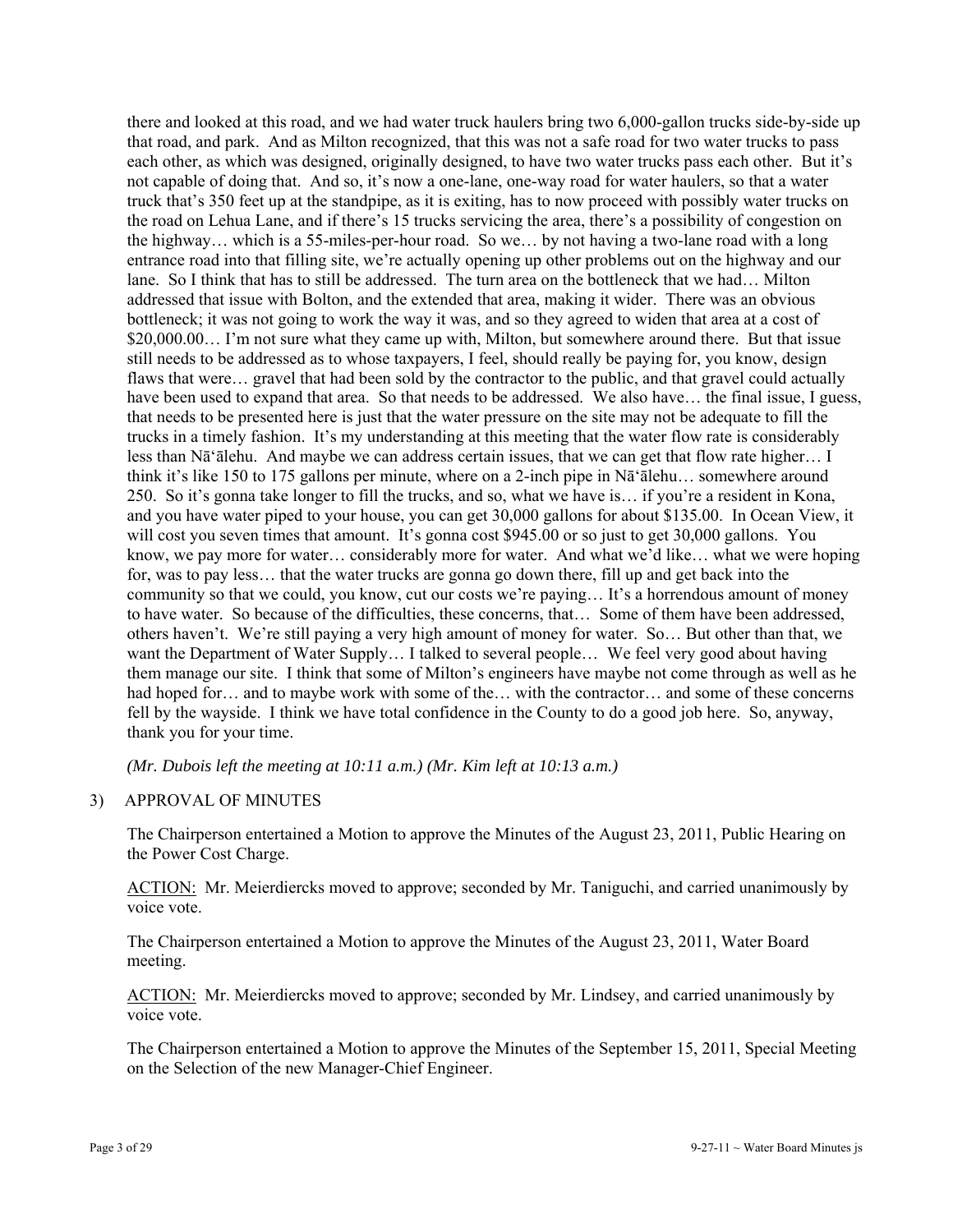ACTION: Mr. Taniguchi moved to approve; seconded by Mr. Perry, and carried unanimously by voice vote.

### 4) APPROVAL OF ADDENDUM AND/OR SUPPLEMENTAL AGENDA **(Note: Addendum requires Roll Call Vote)**

The Chairperson asked to move up Items 6(B), WATER AGREEMENT -- KEŌPŪ – HHFDC WELL NO. 3957-05, 6(C), AMENDMENT OF WATER FACILITIES AGREEMENT - SEASCAPE DEVELOPMENT, LLC, and 6(D), AGREEMENT BETWEEN ESTATE OF BERNICE PAUAHI BISHOP, KAMEHAMEHA INVESTMENT CORPORATION (KIC) AND THE DEPARTMENT OF WATER SUPPLY, ahead of Item 5(A) JOB NO. 2011-973, PĀHOA DEEPWELL #2 REPAIR. This was to accommodate several members of the public attending who were involved with these Items.

### 6) NORTH KONA:

### B. **WATER AGREEMENT -- KEŌPŪ – HHFDC WELL NO. 3957-05:**

The Developer, Forest City Hawaii Kona, LLC, (through the Hawaii Housing Finance and Development Corporation, HHFDC), wishes to enter into a development agreement for a new potable water source, storage and transmission facilities to service their development, Kamakana Villages at Keauhoulu. Kamakana Villages at Keauhoulu has been certified as a HRS 201H affordable housing project by the County of Hawai'i.

The agreement sets out the requirements for the development of the existing Keōpū-HHFDC Well No. 3957-05, which has been drilled and tested by the State, along with its supporting facilities. The agreement also outlines the initial assignment of equivalent units, as well as the subsequent assignment(s) of equivalent units.

The Manager-Chief Engineer recommended that the Water Board approve the Water Agreement between Forest City Hawai'i Kona, LLC and the Water Board of the County of Hawai'i, and that either the Chairperson or the Vice-Chairperson be authorized to execute the document subject to review as to form and legality by Corporation Counsel.

MOTION: Mr. Meierdiercks moved to approve; seconded by Mr. Greenwell.

The Manager-Chief Engineer explained that this project involves approximately 2,300 affordable housing units in the Kealakehe area.

Mr. Race Randle, who is with the developer, Forest City Hawai'i, said the project is on a 270-acre parcel along the new Mid-Level road. The developer wants to get this project moving and to have it as affordable as possible, since this lower-priced, entry-level housing is the only current market in need of housing. This project is Forest City's biggest project on the island. Water is critical to getting this project moving forward – to enable construction to begin.

The Manager-Chief Engineer said that under the agreement, DWS commits to 390 units to enable Forest City to start the planning and permitting process. In return, Forest City will develop a well, through standard procedures whereby DWS gets one-third of the water and Forest City gets two-thirds of the water. This agreement gives Forest City assurance that they can proceed with the initial phase.

Mr. Meierdiercks asked about the project's current timeline.

Mr. Randle said that Forest City will bid out construction for the first phase; waterlines to the project have already been installed on the Mid-Level Road. Next will be Well No. 1, which has already been drilled and encased. It needs to be tested an outfitted, Mr. Randle said. After that, Forest City will be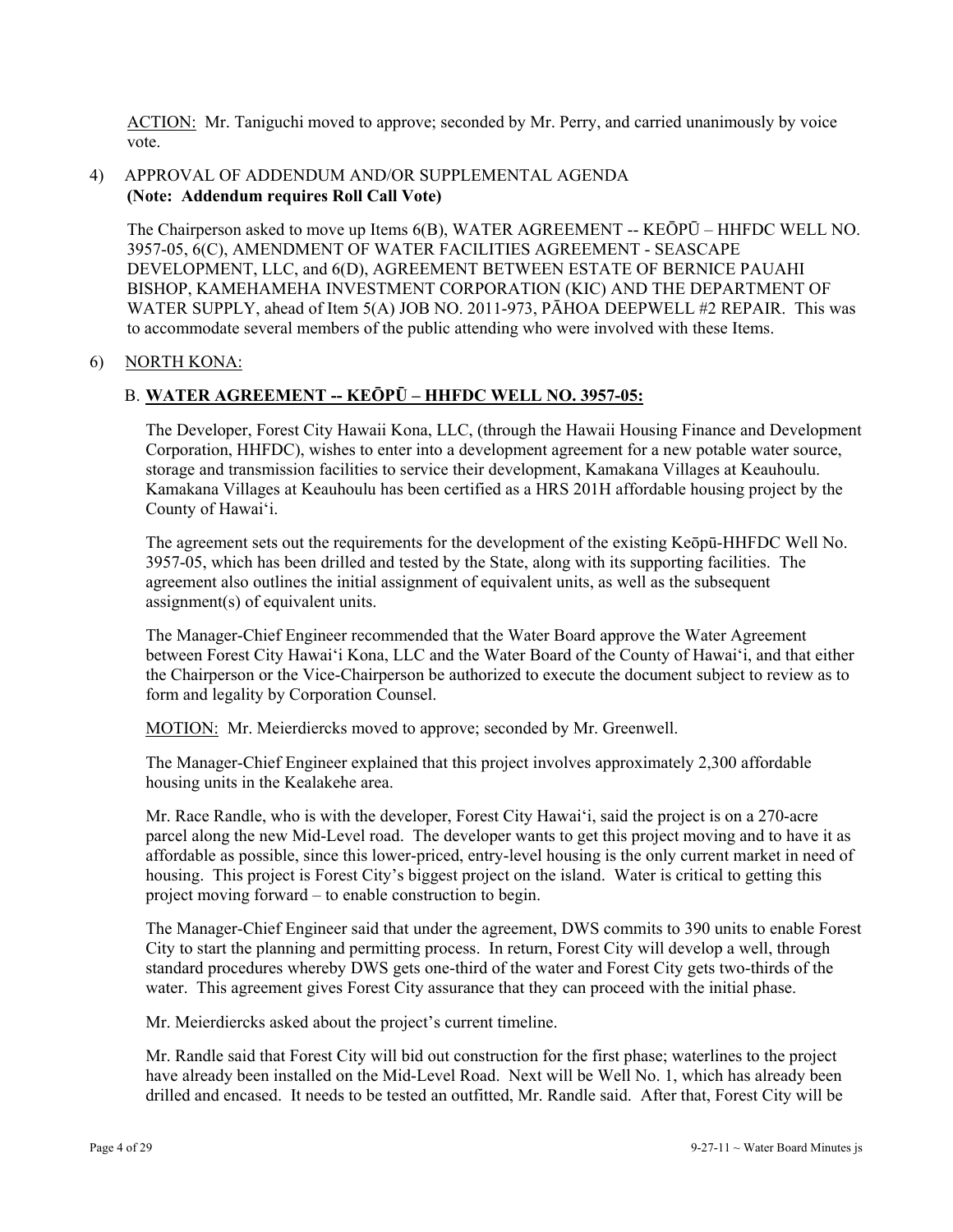going out for bids on the actual implementation of the pump system. Following that, the tank will be constructed. Forest City has lined up financing for the well, so once DWS approves the agreement, Forest City can pull the trigger on getting the contractors in place, he said.

Mr. Perry asked about the quality of water found in the well.

Mr. Randle said that the water had actually been tested at the time it was drilled.

The Manager-Chief Engineer said that it is the typical high-level aquifer in Kona, which is water that is trapped up mauka such as that found in other wells in the area. The water quality is exceptionally good; it is almost like rain water, he said.

Mr. Inaba noted that Forest City still needs to complete the State process to get Department of Health (DOH) approvals.

Ms. Garson noted that the agreement has language calling for a 25-year term of irrevocability of the units; normally the Board only approves 20-year terms.

Mr. Meierdiercks said that is probably because it is a total 20-year build-out on the project. With construction delays, etc. that the developer is anticipating up front, the 25 years should cover it.

Ms. Garson confirmed this.

*(Mr. Steve Lim, the developer's attorney, spoke away from a microphone, and was inaudible.)* 

Ms. Garson said that Mr. Lim just wanted the Board to know that they had made some changes to the agreement; the version in the Board's packets was different.

Mr. Lim said the changes were only technical or punctuation changes; there were no substantive changes to the agreement.

ACTION: Motion carried unanimously by voice vote.

*(Messrs. Fujimoto, Lim and Knable left the meeting at 10:20 a.m.)* 

## C. **AMENDMENT OF WATER FACILITIES AGREEMENT - SEASCAPE DEVELOPMENT, LLC:**

On October 28, 2008, Seascape Development, LLC ("Seascape") and the Water Board entered into a Water Facilities Agreement for the development, construction, and installation of certain improvements and other water transmission-related facilities in the vicinity of the Water Board's existing Kalaoa Well. Seascape was to also complete the engineering and design work, and assign the same, as well as obtain all necessary permits in accordance with DWS requirements within one year of the executed Agreement.

The deadline of October 28, 2009, was extended to October 28, 2010, by the Water Board at its meeting of September 22, 2009. The Water Board approved a second amendment to the Water Facilities Agreement to extend the submittal deadline to October 28, 2011, at the Water Board's meeting of October 26, 2010. In both cases, the reason was the challenging economy, which made it impossible for Seascape to proceed on schedule.

Seascape is proposing a third amendment to the Water Facilities Agreement to extend such submittal deadline to October 28, 2012. They feel that this new deadline will enable them to meet their obligations in the current economic climate.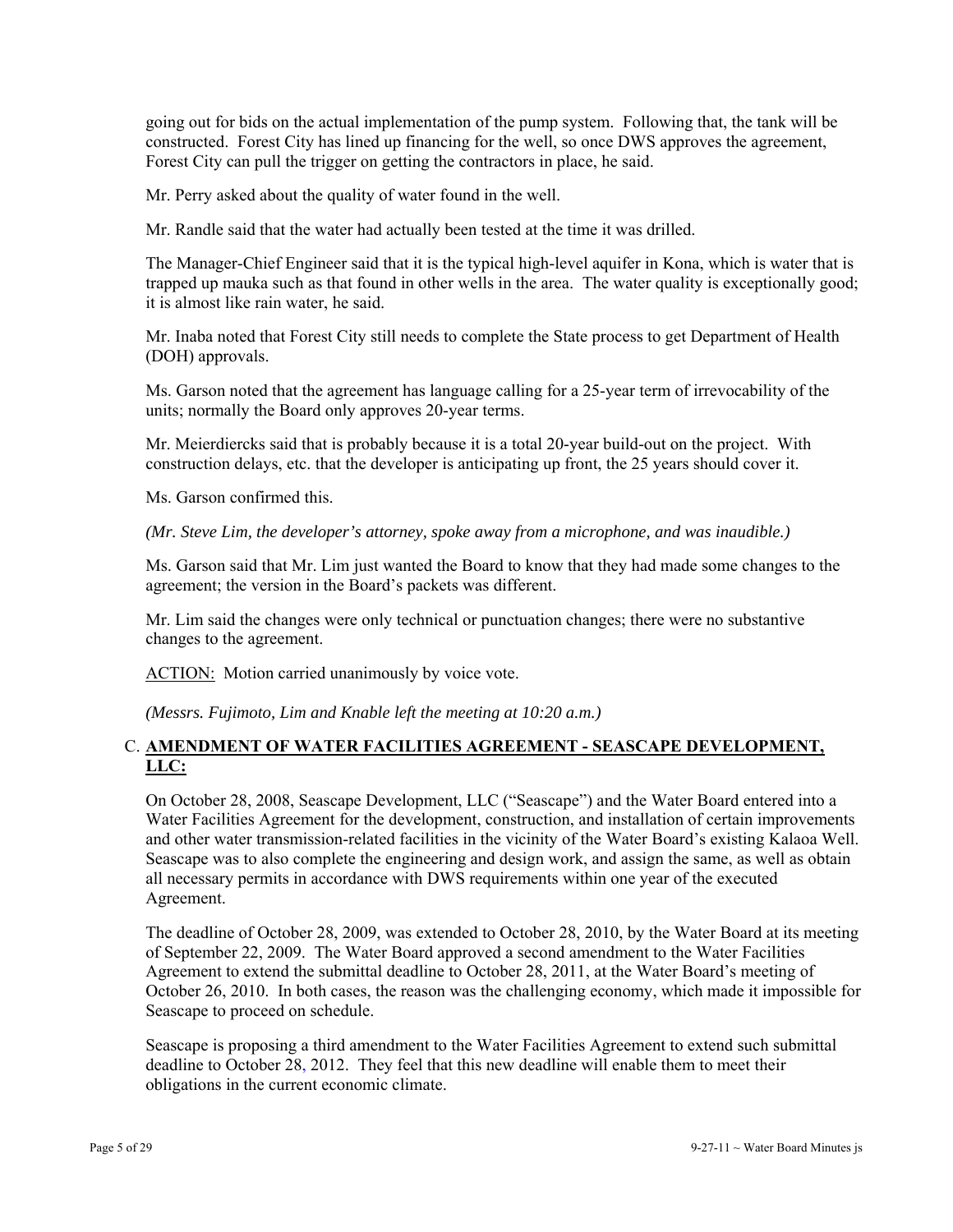Staff has reviewed the Third Amendment of Water Facilities Agreement and finds it acceptable.

The Manager-Chief Engineer recommended that the Water Board approve the Third Amendment of Water Facilities Agreement, subject to review as to form and legality by Corporation Counsel.

MOTION: Mr. Kaneshiro moved to approve; seconded by Mr. Perry.

The Manager-Chief Engineer noted that even if Seascape had not asked for this extension, DWS is not ready to do its portion of the project anyway. DWS has no problems with granting the extension because DWS does not have money for the tank anyway.

Mr. Bill Brooks, representing Seascape, explained that in the current economic straits, nobody can afford to put forward the things in the agreement. Once Seascape's work is finished, then it will be DWS's responsibility to proceed with the development of the well. That would have benefit to Seascape because it would give the developer access to the water that would be stored in the 1-million gallon reservoir. DWS has purchased the reservoir site, and the bulk of the engineering work, the environmental assessment (EA), etc., have been done already. However, in the current economic circumstances, the market is not viable for a developer to market his units.

The Manager-Chief Engineer said that the good thing about the agreement is that it gives DWS a muchneeded well site in Kona.

Mr. Brooks said the reservoir site is in Kalaoa, near the existing Kalaoa well. The 1-million gallon reservoir, once completed, will facilitate the increase in production from the well.

Ms. Garson noted that in the original agreement, one of DWS's obligations was to purchase this site, which it did, for \$500,000.00 in 2009. DWS is now waiting for Seascape to do their portion of the agreement, which is the design work.

Mr. Taniguchi said the timing might not be good right now, but when Seascape fulfills its portion of the agreement, then things can proceed. He said that the Board seems to be just waiting and waiting year to year; if he himself was out \$500,000.00, he would not be too happy.

Mr. Brooks said that was understandable. However, it does not serve any of the parties to move forward until DWS is ready to move forward with the development of the well and the transmission lines, etc. He said his understanding is that this will not happen anytime soon. The number of things that Seascape needs to do will not take that long to complete. The tasks include finishing up the engineering of the transmission lines; the engineering of the reservoir site has already been done, he said. The only thing that needs to be done is the completion of the engineering of the transmission lines connecting the two reservoirs. Once that is done, the capacity will increase and there will be a place to store the water.

Mr. Taniguchi asked, if the remaining engineering work will not take that long, why the work would take a year.

Mr. Brooks said it was not a matter of the engineering work taking a year. It is just a matter of money. Without the water, the developer cannot do anything with the parcels that this whole project was designed to facilitate. DWS cannot provide the water for those parcels without the improvements that DWS itself would have to do, Mr. Brooks said.

Chairperson Mukai asked how long it would take to get everything in place to provide water to the parcels.

The Manager-Chief Engineer asked whether this was assuming that both Seascape and DWS have the money.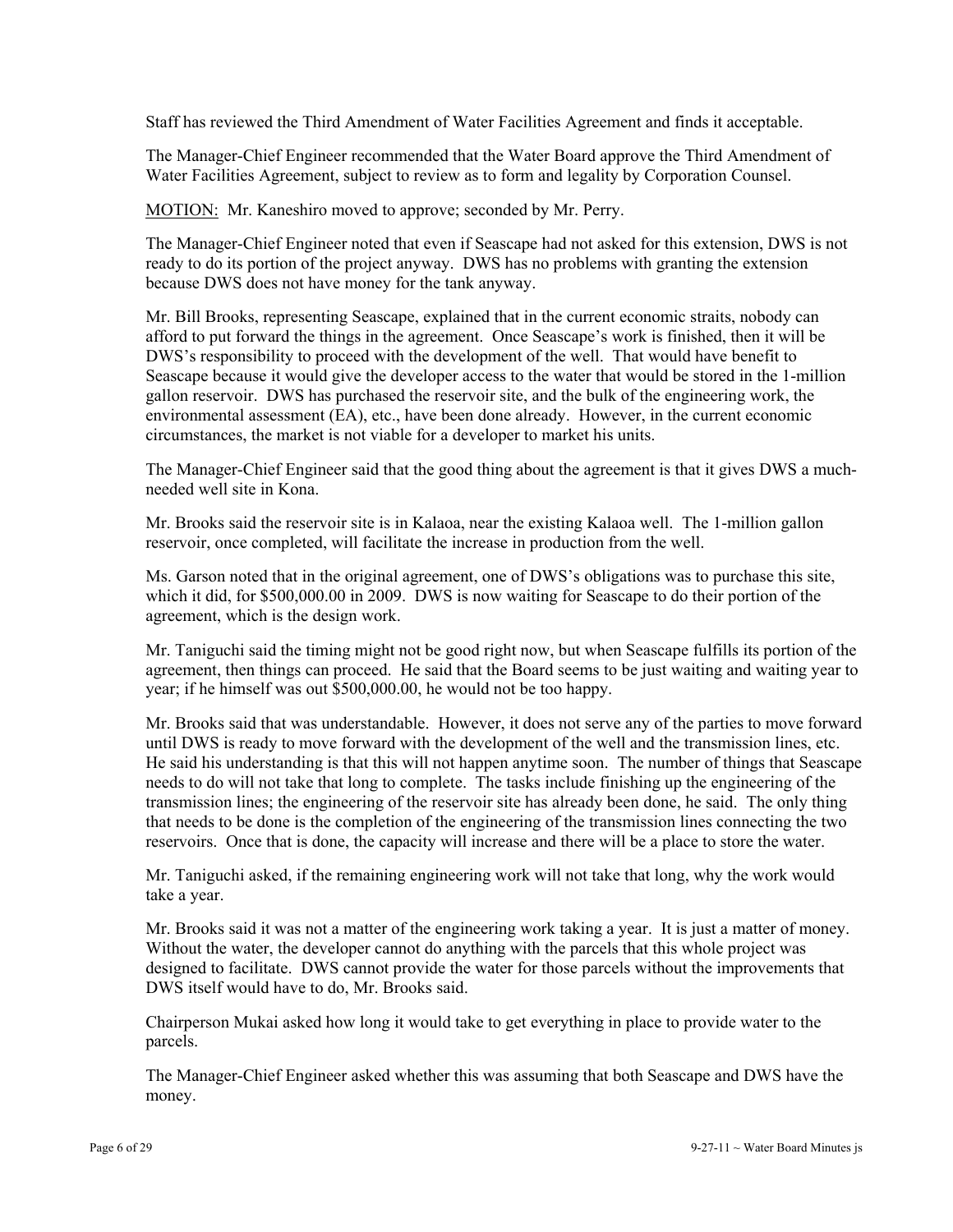Chairperson Mukai acknowledged that DWS does not have the money to develop it anyway, but asked hypothetically how long it would take for DWS to provide the infrastructure.

The Manager-Chief Engineer said a normal well site would take about eight months.

Mr. Inaba said for the tank and transmission lines, it would probably take nine months to one year.

Chairperson Mukai, acknowledging that the intent of this project is to provide water to the development of the parcels, asked what impact this well would have on the general community.

The Manager-Chief Engineer said that whenever additional capacity is put into the system, the entire community benefits from improved reliability of the system. He noted that even if DWS had the money right now, the Department has more important projects to do as a water supply, and would not be spending its money on this project.

Mr. Perry asked Mr. Brooks the likelihood that this project will be ready to go a year from now.

Mr. Brooks said that he is definitely seeing more movement in the market than there has been in the past couple of years. The excess inventory in the housing market has to be gotten rid of before the market can start to recover. Assuming that conditions improve, it will still be a year to a year and a half out, because Seascape still has to go through the re-zoning process, etc., which takes time. He expressed hopes that in the interim, Seascape can do their portion, and DWS can fulfill their end of the bargain, which would facilitate the availability and commitment of the water units. This will be absolutely necessary for Seascape to actually capitalize on their investment, in working with DWS to create more water in that area.

Mr. Taniguchi asked what benefit there is for DWS in buying this site, if Seascape is not there.

The Manager-Chief Engineer said it is a benefit because all of the developers in Kona are looking for sites. It is of great benefit to DWS because the site is on the same elevation as the rest of the reservoirs in the area; it fits perfectly into DWS's system. Developers in the area tend to buy up sites like this faster than DWS can, he added.

Mr. Taniguchi asked if another developer could conceivably use the site.

The Manager-Chief Engineer said yes, that could happen.

Mr. Taniguchi said that if the project does not have its ducks in a row in terms of engineering that Seascape is supposed to do, then the project cannot go forward. He said that by delaying the engineering and the other things that have to be done, it will push things back that much further – even if it is not a priority of DWS's. He asked what would happen if somebody else came in and wanted to develop the area and wanted water.

The Manager-Chief Engineer said he did not understand what Mr. Taniguchi meant by "somebody else." DWS could not let somebody else use the DWS site. He said that the reason that the staff recommended approving this extension is that DWS is in no position to finance it anyway; the Department has more important things to do.

Mr. Taniguchi asked why DWS should extend the agreement for another year, and also asked why DWS does not get the Seascape engineering, etc., done anyway, so that at least those tasks are taken care of.

Mr. Brooks explained that Seascape invested about \$1.5 million even before they sold the site to DWS for \$500,000.00. It was a long, drawn-out process, whereby Seascape had to do all of the engineering, geotechnical and archaeological work, along with the EA, the well testing, etc., to prove that the project would be stable and sound. When it was all said and done, Seascape had invested \$1.5 million.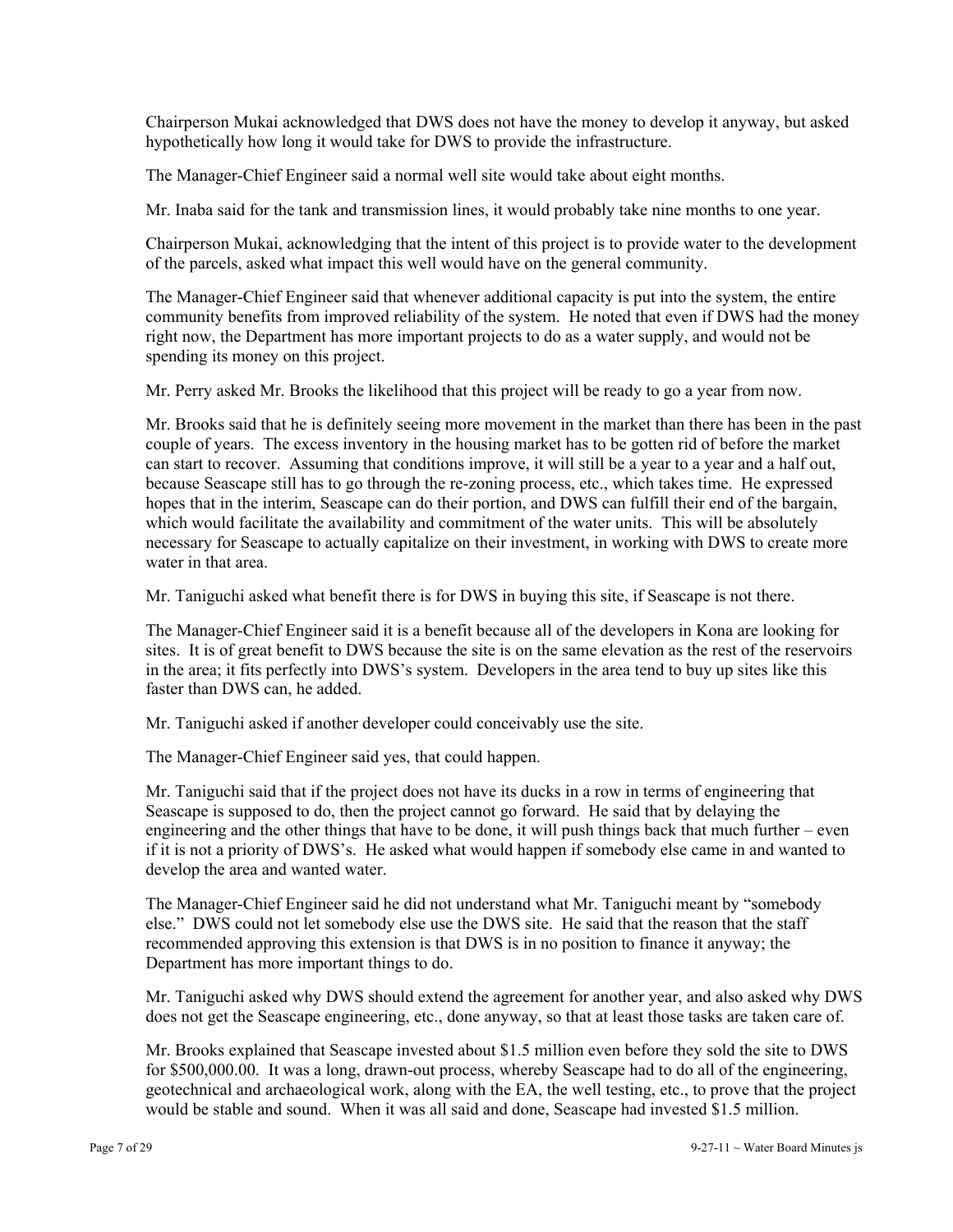Mr. Brooks said that the developer, like everybody else, got caught in the economic downturn, and is in pretty dire straits. The developer is just sitting there having to wait; there is nothing they can do. Just like having the reservoir site is of great future benefit to DWS, the future benefit for Seascape is there once the water can be made available, Mr. Brooks said.

Chairperson Mukai said that he feels for the developer in this situation, and he is inclined to vote in favor of the Motion to extend. However, he would strongly urge the Board not to approve a further extension if another request comes in next year.

ACTION: Motion carried unanimously by voice vote.

*(Mr. Brooks left the meeting at 10:37 a.m.)* 

### D. **AGREEMENT BETWEEN ESTATE OF BERNICE PAUAHI BISHOP, KAMEHAMEHA INVESTMENT CORPORATION (KIC) AND THE DEPARTMENT OF WATER SUPPLY:**

The Trustees of the Estate of Bernice Pauahi Bishop (KS) and Kamehameha Investment Corporation (KIC) are requesting to enter into an agreement with the Water Board to allow the transfer of water units that were previously assigned and used on Tax Map Key 7-8-013-002 (the "Property"), through a 4-inch meter to Lands that are currently owned by KS and/or KIC within the same pressure zone and serviced from the same reservoir.

The water service to the Property was used for the former 462-room Kona Lagoon Hotel until it was razed and replaced with a pavilion and other amenities. The agreement specifies that KS/KIC will cut and plug the existing service lateral for the 4-inch meter and replace it with an appropriate-sized lateral, based on the current and foreseeable water usage. The balance of the 235 units that are assigned through the 4-inch meter will then be available for KS/KIC, to reallocate to their lands currently owned and serviced by the same reservoir.

The Manager-Chief Engineer recommended that the Water Board agree to the Water Agreement between the Trustees of the Estate of Bernice Pauahi Bishop and Kamehameha Investment Corporation and the Water Board of the County of Hawai'i, and that either the Chairperson or the Vice-Chairperson be authorized to execute the document, subject to review as to form and legality by Corporation Counsel.

MOTION: Mr. Meierdiercks moved to approve; seconded by Mr. Taniguchi.

Mr. Kyle Chock gave an overview of the rich historical and cultural significance of the Keauhou-Kahalu'u legacy lands owned by Kamehameha Schools, in which the subject property lies. Mr. Chock thanked DWS for the work done on the transfer of credits on the 235 water units at the former Kona Lagoon site. Mr. Chock said that much restoration work is being done on the cultural sites in the area, and this work will continue. He asked the Board's support of the agreement to transfer the water credits.

The Manager-Chief Engineer explained that the old Kona Lagoon had a 4-inch meter, of which the average use was about 235 units per day. This agreement allows KIC to use the 235 units on properties owned by them in the same area, with the water coming from the same reservoir that was used by the Kona Lagoon. This agreement allows KIC the same 235 units, for use on other lands, so long as the water comes from the reservoir that Kona Lagoon once drew from. This arrangement poses no detriment to DWS, and is a good situation whereby KIC maintains the 235 units that they were entitled to when the Kona Lagoon was operating. It allows KIC to develop culturally significant lands in the area for preservation purposes.

Mr. Greenwell asked whether the 4-inch meter was gone.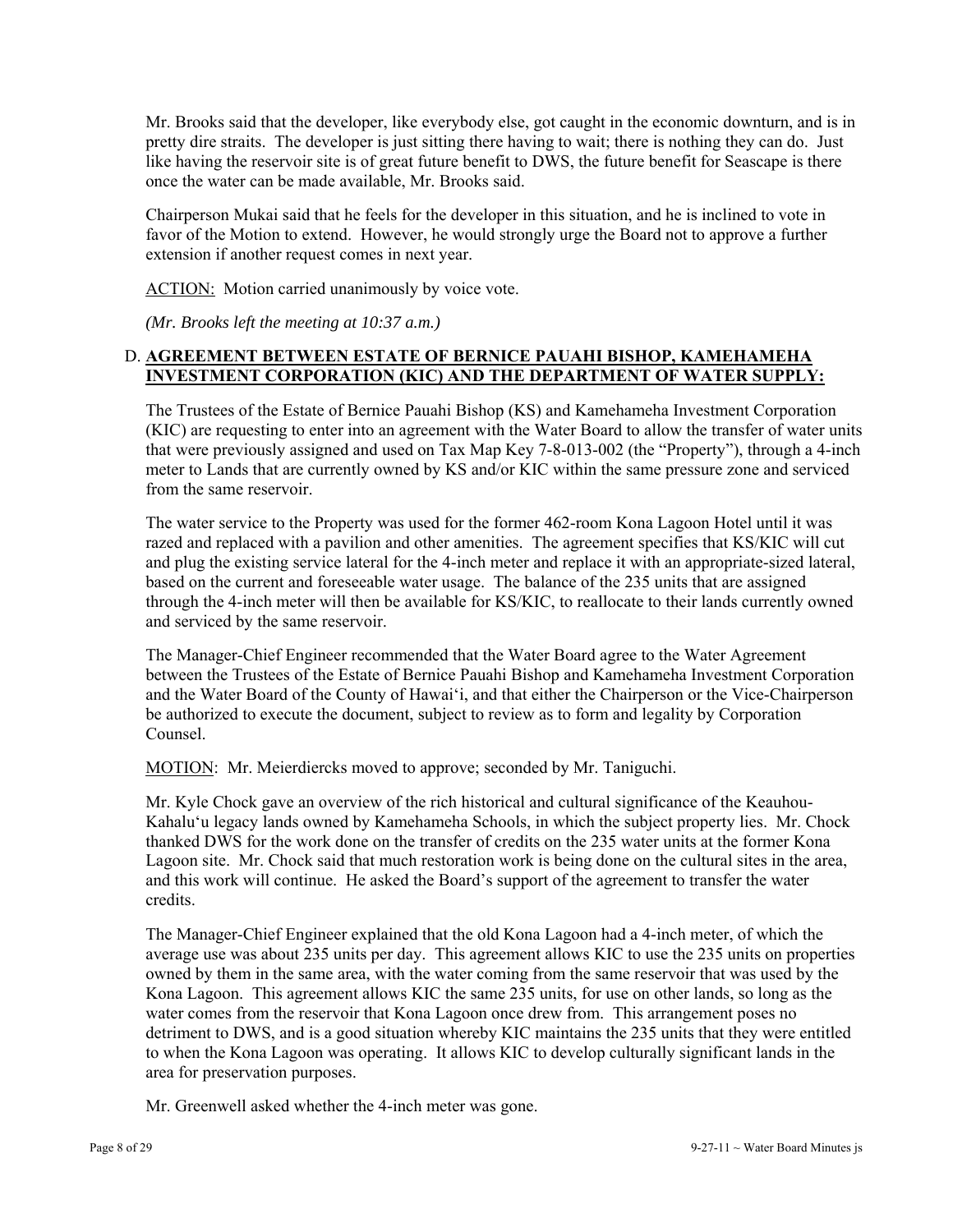The Manager-Chief Engineer said not yet, but the meter will be capped and removed, and an appropriate-sized meter will be installed.

Mr. Meierdiercks asked how many units would be used at the existing site.

The Manager-Chief Engineer said it would initially be around 11 units.

Mr. Inaba said that currently they are using two units.

The Manager-Chief Engineer said he had spoken with Mr. Bob Akinaka, the consulting engineer for KIC, who said that KIC wanted to have about 11 units of water stay on that site.

ACTION: Motion was carried unanimously by voice vote.

*(Messrs. Chock, Carlson, Akinaka, and Green left the meeting at 10:43 a.m.)* 

### 5) PUNA:

## A. **JOB NO. 2011-973, PĀHOA DEEPWELL #2 REPAIR:**

This project generally consists of the replacement of the existing submersible pump, motor, column assembly, cable and appurtenances.

Bids for this project were opened on September 15, 2011, at 2:30 p.m., and the following are the bid results:

| Bidder                                        | <b>Bid Amount</b> |
|-----------------------------------------------|-------------------|
| Derrick's Well Drilling & Pump Services, LLC. | \$133,803.88      |
| Beylik Drilling & Pump Service, Inc.          | \$139,000.00      |

Project Costs:

| 1) Low Bidder (Derrick's Well Drilling & Pump Services, LLC) | \$133,803.88 |
|--------------------------------------------------------------|--------------|
| 2) Contingencies                                             | \$13,380.39  |
| <b>Total Cost:</b>                                           | \$147,184.27 |

Funding for this project will be from DWS's CIP Budget under Deepwell Pump Replacement. The contractor will have 180 calendar days to complete this project.

The Manager-Chief Engineer recommended that the Board award the contract for JOB NO. 2011-973, PĀHOA DEEPWELL #2 REPAIR to the lowest responsible bidder, Derrick's Well Drilling & Pump Services, LLC, for their bid amount of \$133,803.88 plus \$13,380.39 for contingencies, for a total of \$147,184.27. It is further recommended that either the Chairperson or the Vice-Chairperson be authorized to sign the contract, subject to review as to form and legality, by Corporation Counsel.

MOTION: Mr. Meierdiercks moved to approve; seconded by Mr. Perry.

The Manager-Chief Engineer said this project is a routine one, to replace an existing pump.

Mr. Young said it is a normal operational type of repair; a motor burned out so it needs to be repaired.

Mr. Meierdiercks asked if 180 days would be sufficient.

Mr. Young said the time was so that DWS could place the order for the pump.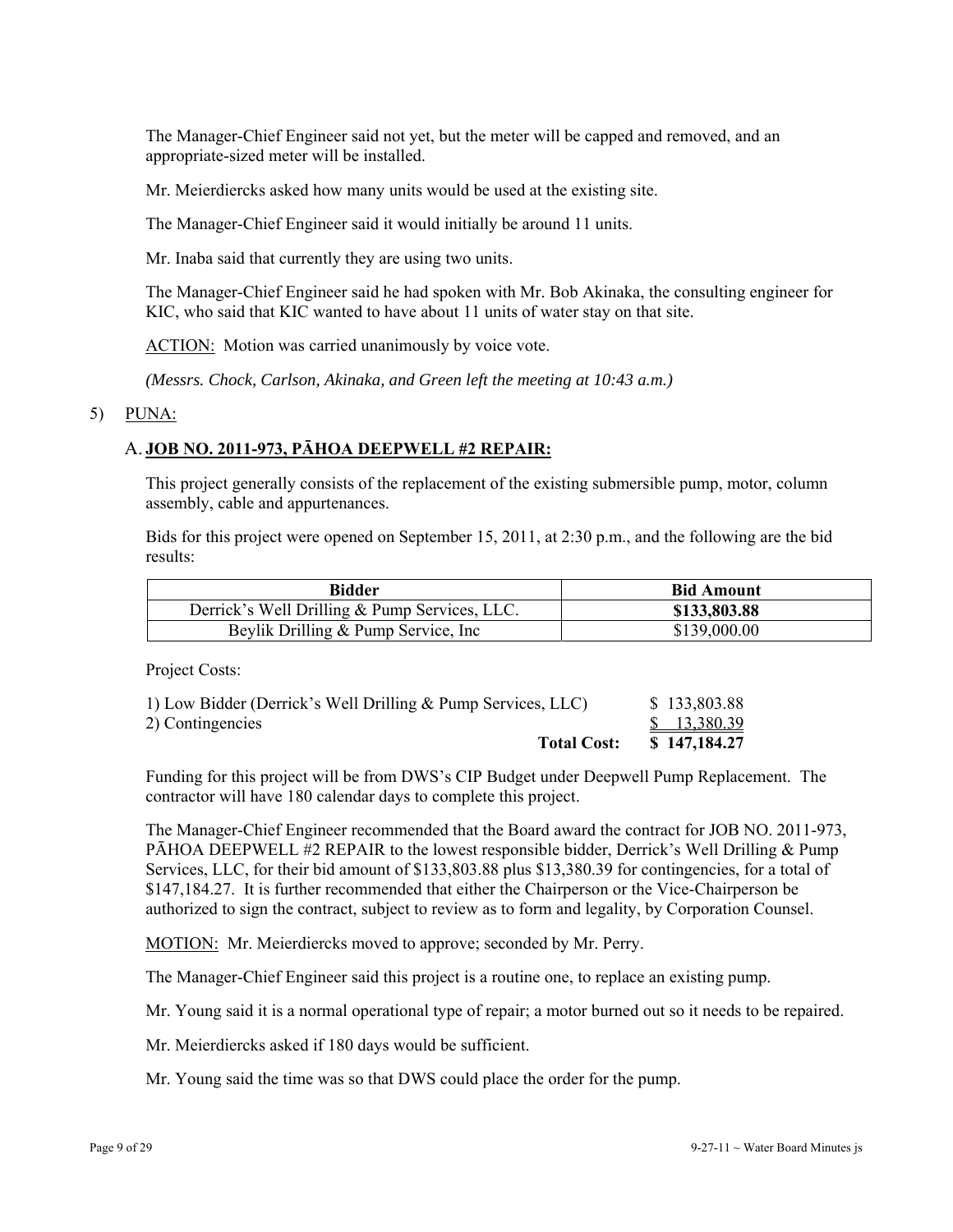Chairperson Mukai asked whether a pump was available, or whether a custom pump would have to be built.

Mr. Young said the manufacturer still needs to put together a pump, but these parts are more readily available.

The Manager-Chief Engineer said that most pumps are custom, because of the specific GPM (gallons per minute) and head on the well. Pumps are simply not shelf items, he said.

Chairperson Mukai said that he heard from people at the national conference that other jurisdictions do not have DWS's problem with having to get custom pumps.

The Manager-Chief Engineer said the pumps on the Mainland are for depths of 80 or 100 feet, while DWS's pumps are for 800 to 1,000 feet.

ACTION: Motion carried unanimously by voice vote.

### 6) NORTH KONA:

### A. **JOB NO. 2003-823: PALANI ROAD TRANSMISSION WATERLINE (MĀMALAHOA HWY TO PALANI NO. 2 RESERVOIR):**

The contractor, CTS Earthmoving, Inc., has submitted a request for a contract time extension of thirtythree (33) calendar days, due to a delay by HELCO.

This would be the third time extension to the contract.

If approved, the contract completion date will be extended from September 29, 2011 until October 31, 2011. Engineering staff has reviewed the request, and finds that the thirty-three (33) calendar day time extension is a reasonable request by the contractor to allow HELCO to get on site and complete their work and then for CTS to do operational testing and full start-up.

| Extension |         |              | From (Date)   To (Date)   Days (Calendar) | Reason                    |
|-----------|---------|--------------|-------------------------------------------|---------------------------|
| #         |         |              |                                           |                           |
|           | 8/21/11 | 9/07/11      |                                           | Add'l Work Request by DWS |
|           | 9/07/11 | 9/29/11      | つつ                                        | Add'l Work Request by DWS |
|           | 9/29/11 | 10/31/11     | 33                                        | <b>HELCO DELAY</b>        |
|           |         | <b>TOTAL</b> |                                           |                           |

The Manager-Chief Engineer recommended that the Board grant this extension of contract time of thirty-three (33) calendar days, to CTS Earthmoving, Inc., for JOB NO. 2003-823, PALANI ROAD TRANSMISSION WATERLINE (MĀMALAHOA HWY TO PALANI NO. 2 RESERVOIR).

MOTION: Mr. Meierdiercks moved to approve; seconded by Mr. Kaneshiro.

Mr. Inaba explained that despite all of DWS's communications to HELCO to have the electrical service be installed at the new **935** tank site, it was learned that HELCO was instead preparing for installation at the new *595* tank site – which already has electrical service. DWS found out about the miscommunication through the project's electrical subcontractor, and DWS stepped in. As a result, HELCO had to go back and reschedule installation at the new 935 tank site, where there is no current HELCO service, Mr. Inaba said. He noted that this project will serve three separate tanks:

- The existing 935 tank;
- The new 935 tank (completely separate from our existing system, which then feeds down into:
- The new 595 tank, which is adjacent to our existing reservoir site.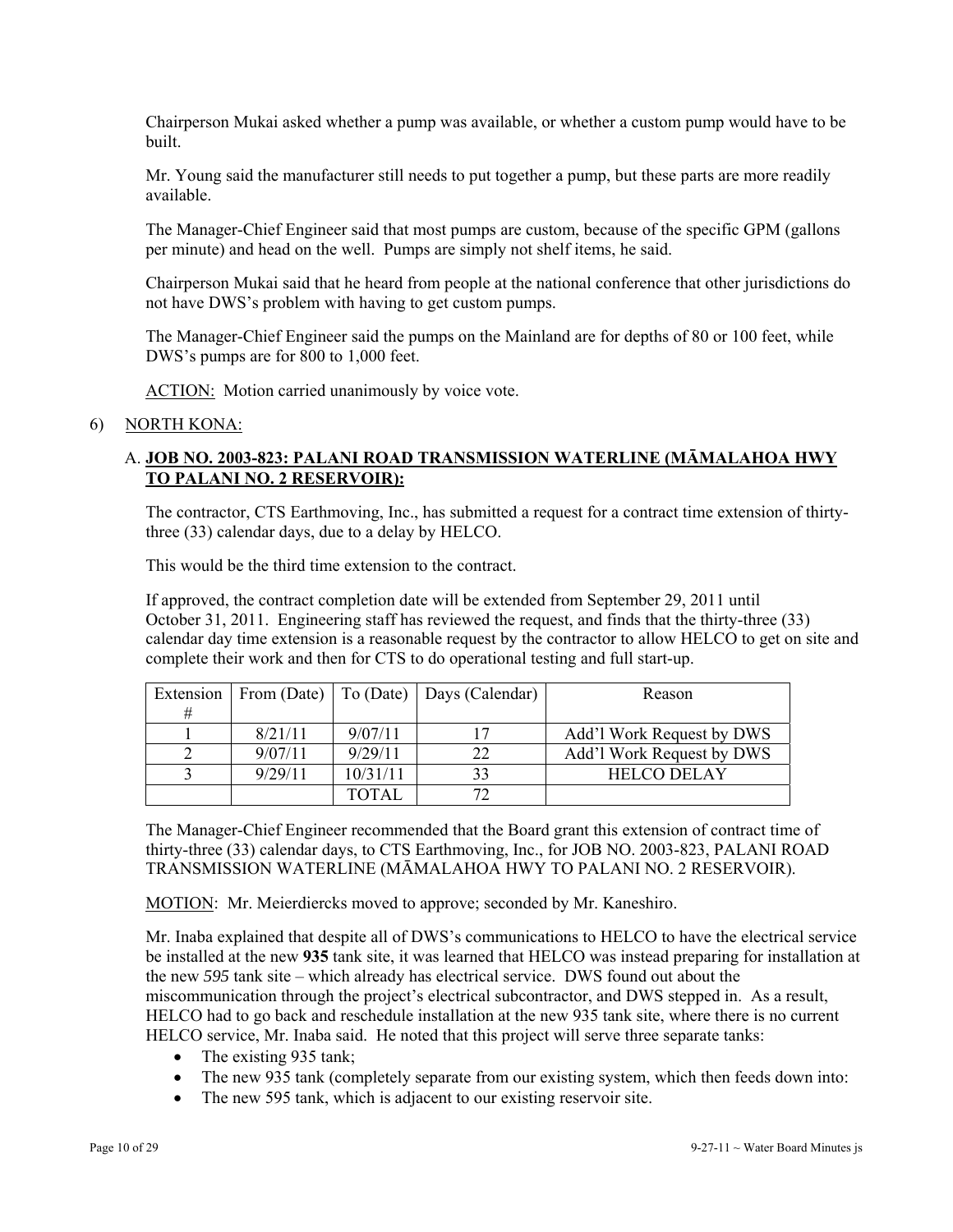He said that there is electrical service at the existing 935 tank and the new 595 tank; electrical service for the only site lacking it, the new 935 tank, is expected to be installed the first week of October.

ACTION: Motion carried unanimously by voice vote.

## B. **WATER AGREEMENT -- KEŌPŪ – HHFDC WELL NO. 3957-05:**

*(This Item was handled earlier in the meeting.)* 

## C. **AMENDMENT OF WATER FACILITIES AGREEMENT - SEASCAPE DEVELOPMENT, LLC:**

*(This Item was handled earlier in the meeting.)* 

## D. **AGREEMENT BETWEEN ESTATE OF BERNICE PAUAHI BISHOP, KAMEHAMEHA INVESTMENT CORPORATION (KIC) AND THE DEPARTMENT OF WATER SUPPLY:**

*(This Item was handled earlier in the meeting.)* 

7) KA'U:

## A. **AGREEMENT WITH COUNTY OF HAWAI'I FOR MANAGEMENT OF NEW WATER FACILITY IN HAWAIIAN OCEAN VIEW ESTATES:**

The Department of Water Supply (DWS) is proposing that it enter into an agreement with the County of Hawai'i ("County") Water Board for the operation and maintenance of the Hawaiian Ocean View Water System. The County received \$6 million for the development of a basic water system with a well, storage tank and a fill station for the Hawaiian Ocean View Community. Rather than dedicate the system to DWS at this time, this agreement gives the Water Board the authority to manager, operate, maintain, and collect user fees for the water system.

The Manager-Chief Engineer recommended that the Water Board approve the Agreement between the County of Hawai'i and the Water Board of the County of Hawai'i, and that either the Chairperson or the Vice-Chairperson be authorized to execute the document subject to review as to form and legality by Corporation Counsel.

MOTION: Mr. Perry moved to approve; seconded by Mr. Greenwell.

The Manager-Chief Engineer said this is an agreement between DWS and the County to give DWS the authority to operate, maintain and collect user fees from the water system. As former Mayor Kim said earlier today, the monies for the project were allocated to the County, and then-Mayor Kim asked DWS to administer and oversee the project; DWS did so. The facility still belongs to the County, but for DWS to operate and maintain the water system, DWS needs the legal authority to do so. This agreement accords that legal authority to DWS, he said. This kind of licensing agreement is not unprecedented; DWS has similar licensing agreements with Hawaiian Homes for their water systems, he said. The reason for that is that Hawaiian Homes is not allowed to turn over anything that they own; therefore licensing agreements for their water systems are necessary. This is the first time that DWS has entered into a licensing agreement with the County of Hawai'i to operate and maintain a water system; the County completely owns the system.

Mr. Kaneshiro asked whether this was the community that wanted to take over the operations of the facility.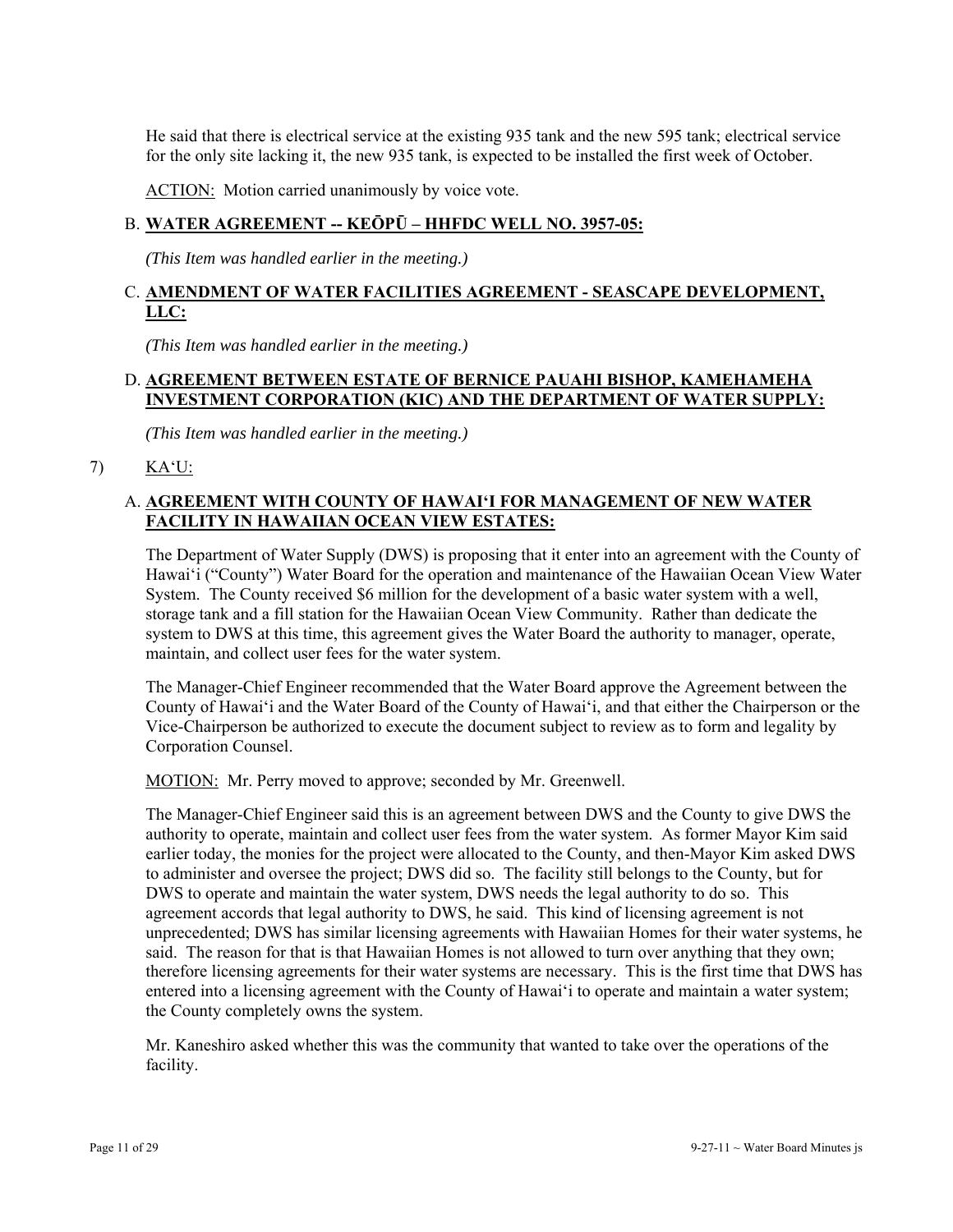The Manager-Chief Engineer said the community had told the current Mayor that they wanted to operate and maintain the water system, and no decision has been made yet. The decision does not lie with DWS. This agreement serves as a good interim vehicle of authority for DWS to operate and maintain the system, and collect fees.

Mr. Kaneshiro asked whether, if the County decides that the community can operate and maintain the system, DWS would just transfer the system to the community.

The Manager-Chief Engineer said yes.

Mr. Kaneshiro asked whether this was just an interim management contract.

The Manager-Chief Engineer said yes.

Mr. Meierdiercks said yes, in a sense, the Department is not taking over the system; the Board is taking it over.

The Manager-Chief Engineer said that the Board is the authority for DWS; if the Board approves the agreement, DWS would maintain and operate the system.

Mr. Meierdiercks wanted to clarify that the system will not be accepted by DWS. Instead, the Board will be accepting the system, he said.

The Manager-Chief Engineer said that is correct. The Board will accept the *authority* to operate and maintain the system, and DWS has accepted the system in the sense that the system was constructed according to DWS standards. However, DWS does not own the system; the County owns the system.

Mr. Taniguchi asked about the safety concerns raised by Mr. Dubois earlier today.

The Manager-Chief Engineer said that contrary to what the gentleman said, everything has been done in accordance with the plans. The facility is safe. The road there was never intended for two trucks to go up at one time. The site itself can accommodate about three trucks at a time, and two trucks can fill up simultaneously, he said. He noted that the fill station there is probably the best one on the entire island, thanks to the monies from the State. If he were an HOVE resident, he would be very happy with the facility.

Mr. Taniguchi asked whether the safety concerns that were raised would be addressed at the County level.

The Manager-Chief Engineer said the Department had addressed all of these concerns at the meeting that Mr. Dubois mentioned earlier. The only area that the Department saw that was justifiably in need of a change was the radius, which DWS agreed to do. Everything else is perfectly all right, and DWS sees no other problems, he said.

Mr. Taniguchi asked whether DWS would be the overseer of the site.

The Manager-Chief Engineer said yes.

Mr. Taniguchi asked whether, regardless of whether the concerns are baseless or not, the community will still come in front of the Board to complain.

The Manager-Chief Engineer said that is always the community's prerogative; they can come before the Board anytime they want to.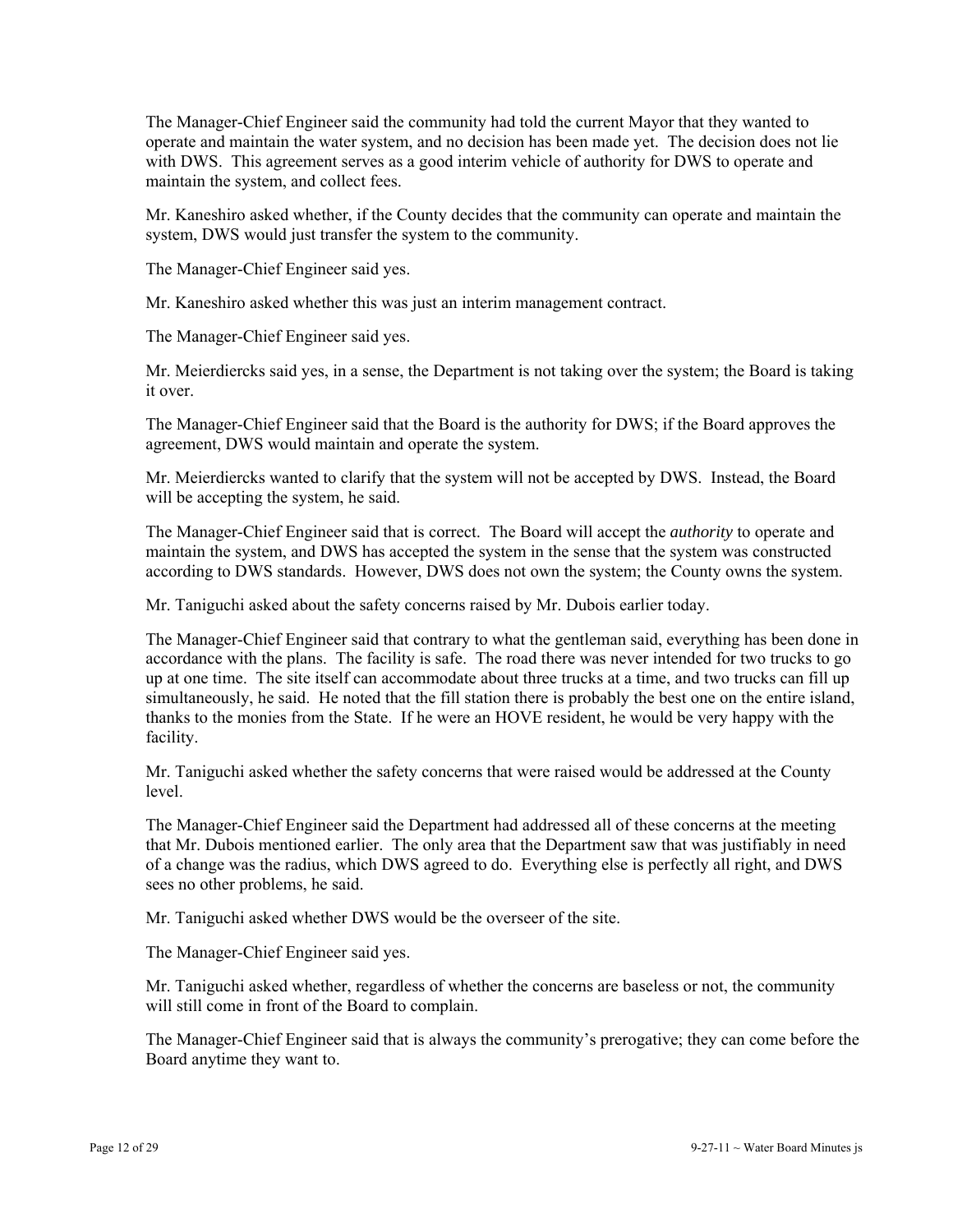Mr. Lindsey asked what degree of liability DWS bears now, as opposed to what this agreement proposes.

The Manager-Chief Engineer said the liability that DWS bears would be similar to that at any other fill station that DWS has on the island. The only difference is that this fill station is really first class; two trucks can fill up at this fill station, whereby at other locations, only one truck can fill up at a time. He noted that the spigots for the general public are separated from the trucks. DWS did agree to increase the radius, which enhances safety. The road is nice and wide for one truck; it was never made for two trucks to be side-by-side. Under this agreement, DWS would bear liability, as it does at any other site, he said.

Mr. Greenwell asked who is responsible for maintenance of the facility if this arrangement goes on for years and years with no changes made by the County. He asked who, for example, is responsible if the spigots break, or if someone does graffiti or runs through the chain-link fence or tears down the gate.

The Manager-Chief Engineer said there are various degrees of responsibility, like at any other spigot site. The Department of Public Works (DPW) helps DWS maintain the site, keep it clean and take away the rubbish, etc. If somebody breaks the fence, it would be DWS's liability, although technically, the County owns it. Therefore, if any damage occurs, DWS would seek assistance from the County. He noted that the land is in the name of the County, and the monies to build the facility were given to the County – not to DWS.

Mr. Taniguchi noted that this site will serve both the water haulers and the general public, and asked whether DWS would have the right to assess a water charge in the future.

The Manager-Chief Engineer said yes, definitely, it would have such a right.

Mr. Taniguchi asked whether DWS would have control over that.

The Manager-Chief Engineer said yes. Currently, because the matter was never brought to the Board, the prices are going to be the same as every place else – until such time as the Board decides to levy a special rate.

Mr. Taniguchi asked about rates for private individuals.

The Manager-Chief Engineer said that currently, it is free for individuals. DWS will read the meters, and send the bill for water use by the general public to DPW.

Mr. Taniguchi asked if the Board wanted to charge the general public for spigot use, could the Board do so.

The Manager-Chief Engineer said that would apply island-wide.

Mr. Meierdiercks said that DWS ought to keep track of the specific cost for this facility, and see where it stands after six months or a year. This would enable DWS to determine that it is costing DWS more to run the facility, and enable DWS to have special pricing for the HOVE facility.

The Manager-Chief Engineer said that for the Board's information, the typical well in Hilo is about 205 feet deep, while the typical well in Kona is 1,800 feet. The HOVE well is 2,200 feet deep.

Chairperson Mukai asked whether the scenario at HOVE would be the same as the arrangement with the standpipe systems, whereby DPW takes care of the charges for the private usage (i.e., DPW pays DWS for the general public's water usage).

The Manager-Chief Engineer said yes.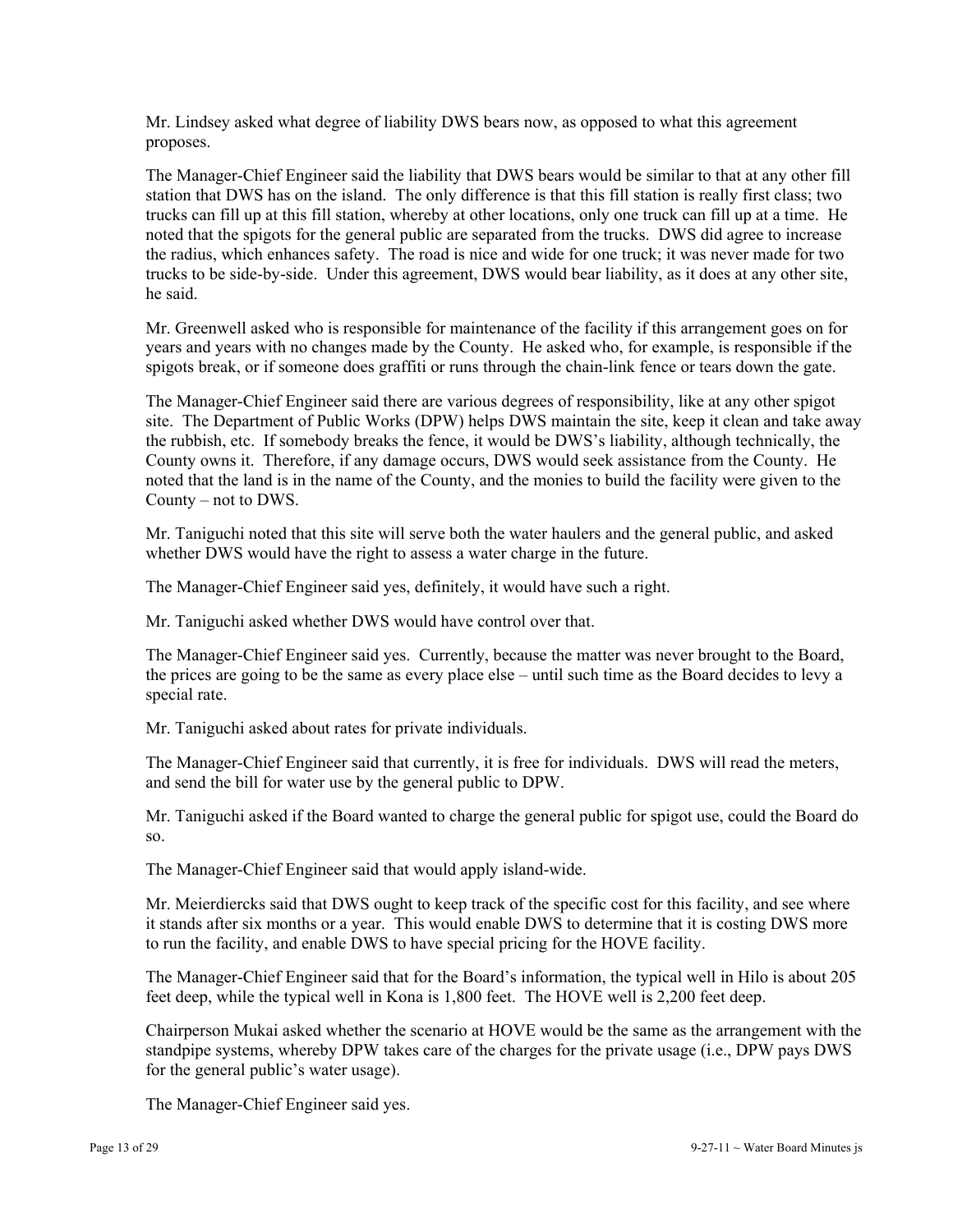Chairperson Mukai asked about Mr. Dubois's complaint about water haulers paying a much higher rate for the HOVE water.

Mr. Inaba said the water haulers at HOVE pay the same rates as anyplace else. What is higher is the cost of delivery of the water, i.e., what the water haulers themselves charge.

The Manager-Chief Engineer said DWS has no control over that whatsoever.

Ms. Garson noted that the way that the agreement is written is that DWS has the obligation to maintain the site. If the County (i.e., DPW) contributes for certain things, it would be because DWS has worked something out with DPW. However, the way the agreement is written, DWS will be maintaining and operating the facility *as if* it actually owned the facility. DWS can charge for usage as if it owns the facility; it is just that DWS does *not* own it.

Chairperson Mukai asked whether this system would increase DWS's need to hire personnel to maintain it. He noted that the HOVE system is a large system.

The Manager-Chief Engineer said currently there was no need to hire personnel. Currently, DWS can send somebody from either Hilo or Ka'u; it depends on what is needed. If the need is for electrical repairs or maintenance, a person would go out from Hilo because Ka'u does not have electrical personnel. Nine times out of ten, when things go wrong at a well, it is an electrical problem, he said. The new system will put a bit more of a burden on the Hilo personnel, but currently there is no need to hire more staff. However, Ka'u district is getting close to the point where DWS should have a dedicated electrician in Ka'u. He cited the well in Nā'ālehu, the well in Pāhala, the booster pumps in Nā'ālehu and Wai'ōhinu, as well as the new system in HOVE.

Mr. Perry asked if there were separate accountings for these sets of standpipes.

The Manager-Chief Engineer said whenever DWS personnel go out to do work in the field, the staff member does a work order, with different codes to differentiate where and what the staff is working on. Therefore, it is easy to make a reckoning on what is done.

Mr. Perry asked if DWS does contemplate a separate charge for HOVE, whether DWS would have the financial data to back that up.

The Manager-Chief Engineer said yes, DWS would have the necessary financial data to back it up.

Chairperson Mukai asked how to differentiate between the water haulers and the private consumers, with regards to charging.

The Manager-Chief Engineer said there are 10 compartments for the water haulers, with two sets of standpipes, and each standpipe has five meters. Each meter would be individually assigned to a trucker, whereas the spigots for the general consumer will have just one meter, billed to DPW. The truckers will have their own meters, and they will be responsible for paying for their water entirely to DWS. DWS will send DPW billings for the general consumer usage just like DWS does for any other account, he said.

ACTION: Motion carried unanimously by voice vote.

## B. **GATE AGREEMENT WITH THE OCEAN VIEW COMMUNITY ASSOCIATION, INC.:**

In various meetings with the Hawaiian Ocean View community, many community members expressed a desire to have a locked gate at the new spigot site entrance, to reduce the potential for the site to become a place where people congregate in the evenings. If the Department of Water Supply (DWS) manages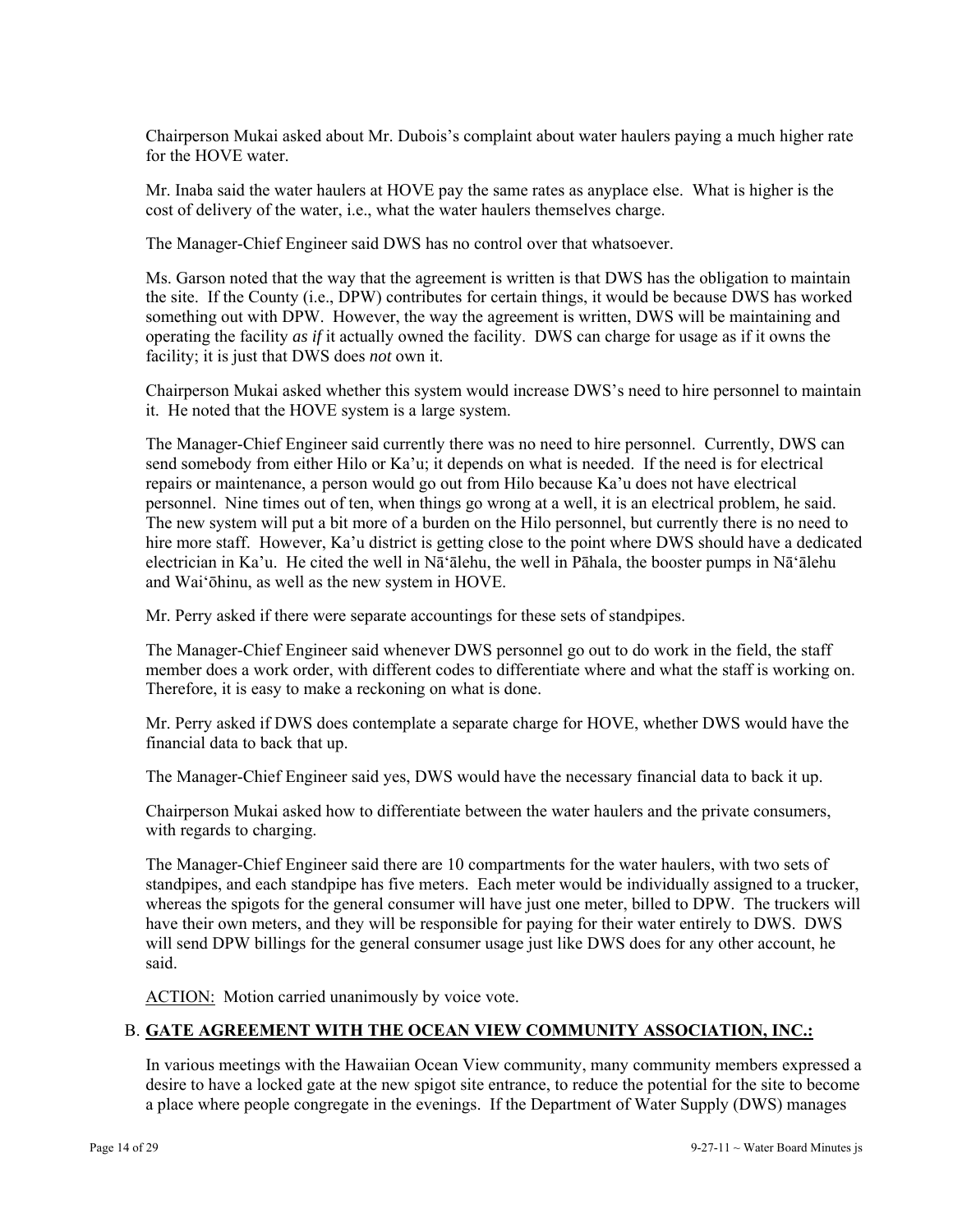the site, it recommends that an agreement be made with the Ocean View Community Association, Inc., to open and lock the gates at the beginning and end of the agreed-upon hours of operation.

The Manager-Chief Engineer recommended that the Water Board authorize the DWS to enter into an agreement with the Ocean View Community Association, Inc., regarding the locking of the gates, and that either the Chairperson or the Vice-Chairperson be authorized to execute the document, subject to approval by the Manager-Chief Engineer and the Corporation Counsel.

MOTION: Mr. Meierdiercks moved to approve; seconded by Mr. Greenwell.

The Manager-Chief Engineer said that the neighbors had expressed concerns about light shining into their house all night. In addition, the Environmental Assessment (EA) had stipulated that the fill station shall only operate during daylight hours.

Mr. Inaba said that the discussion regarding the fill station had been to have it a locked site; it was not going to be a 24-hour filling operation.

The Manager-Chief Engineer said the Department was meeting with the HOVE community this Thursday to give an update, and to explain the need for an agreement whereby somebody would lock and unlock the fill station every day. The agreement on the floor is asking the Board to pre-authorize DWS to do a gate agreement so that the site can be locked and unlocked every day, to comply with the EA and to ease the neighbors' quality of life concerns (i.e., to assure them that truckers will not be coming in and out at all hours of the night).

Mr. Taniguchi asked if there was a cost associated with locking and unlocking the gate.

The Manager-Chief Engineer said DWS going to try to have this gate agreement with no cost to DWS. It would mean having someone in the community responsible for locking and unlocking the gate, so DWS plans to bring it up with the HOVE residents association. Hopefully, the association will agree, he said.

Mr. Taniguchi asked what happens if somebody from the community does not open the gate in the morning.

The Manager-Chief Engineer said in that case, somebody from DWS in Wai'ōhinu will have to go out to HOVE to open the gate. That will probably happen a few times, he added. It was never DWS's intention to hire somebody to lock and unlock the gate, he said. He said he hoped that the residents association would be amenable to having somebody in the community responsible for handling the gate, at no cost.

Chairperson Mukai said that proper consideration should be given as to where to place the gate. He expressed concern that truckers might be parking on the highway as they waited for the facility to open in the morning.

The Manager-Chief Engineer said the gate is at the bottom, but nobody will be parking on the State highway; the truckers can park on Lehua Lane.

Mr. Meierdiercks asked what the hours of operation would be.

The Manager-Chief Engineer said the hours will probably be from 6:00 a.m. to 6:00 p.m.

Mr. Meierdiercks asked if the Manager-Chief Engineer could give a report next month.

The Manager-Chief Engineer said sure, he would have the results from the meeting this Thursday in HOVE.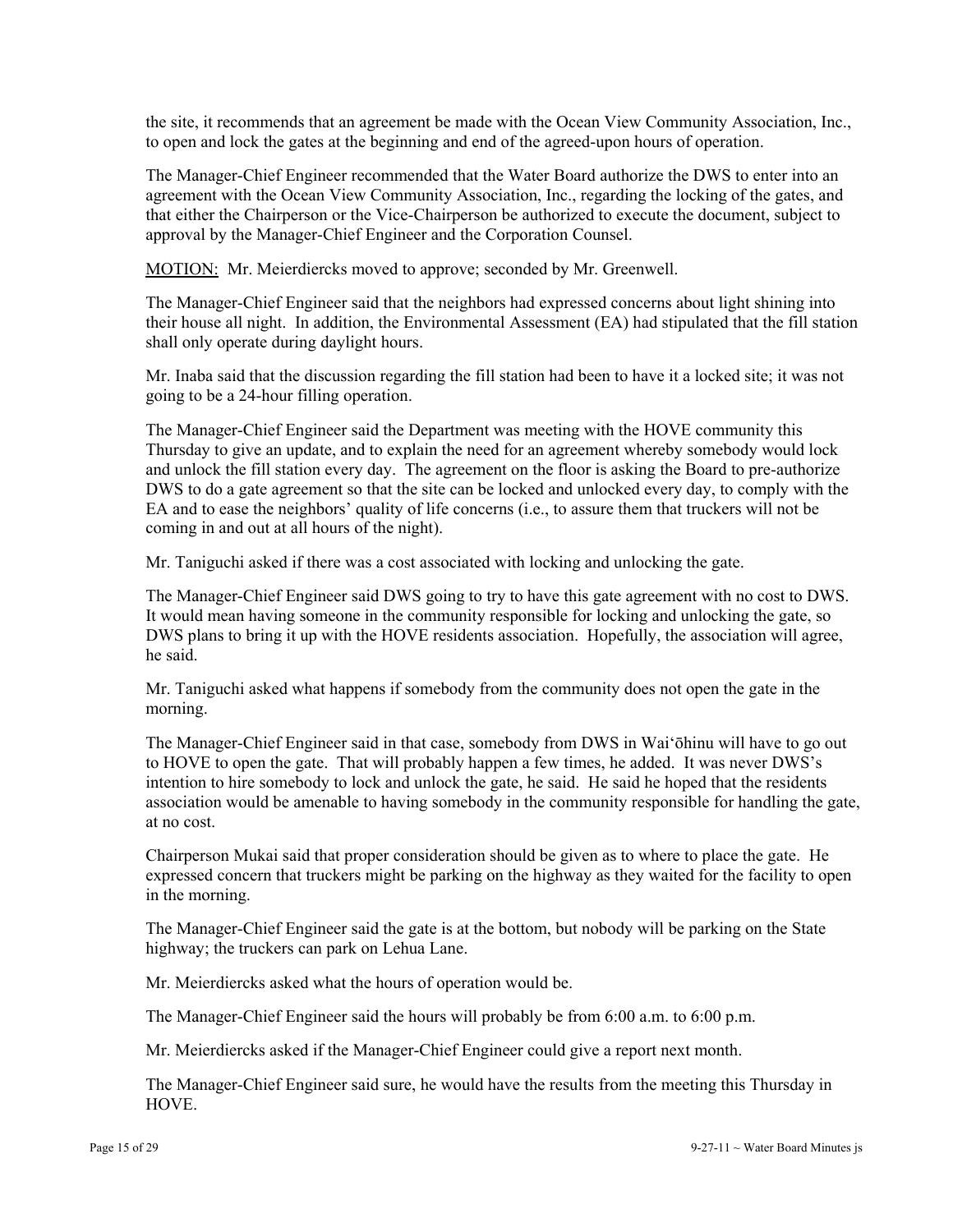### ACTION: Motion carried unanimously by voice vote.

*(Mr. Million left the meeting at 11:10 a.m.)* 

## 8) MISCELLANEOUS:

## A. **REPORT OF AD HOC FINANCE COMMITTEE:**

The Water Board's Ad Hoc Finance Committee Chairperson, Mr. Art Taniguchi, has been investigating the three focus areas (DWS's policies on credit card use, cash control and vehicle take-home), which encompass the scope of the Committee's work. At this meeting, the Committee may do the following:

- Possible approval of DWS's vehicle policy, based on modifications following union comments;
- Decals on DWS vehicles;
- Discussion of DWS's cash handling procedures and proposed changes. Discussion may include a possible switchover to Oahu's billing system.

Mr. Taniguchi noted that the vehicle policy was included in the Board's packets for members to review. It is still a work in progress, and a couple of suggested changes have come up, he said. He asked the Board to review the policy and make any suggestions for revisions.

Ms. Garson said the vehicle policy could be put on next month's Agenda for approval, and the Board could at that time suggest any changes, and then approve the policy.

Mr. Meierdiercks said it is a work in progress, so the Board could approve it up to a certain date, and then it could always amend the policy once it is set.

The Manager-Chief Engineer pointed out that because the vehicle policy is a Departmental policy, it is not for the Board to approve; it is for the Manager-Chief Engineer to approve. The idea is for the Board to review it to make sure the Board feels comfortable with it, but it is the Manager-Chief Engineer who approves it.

Turning to the billing procedures, etc., Mr. Taniguchi said the Committee is still working on it, and the Committee will report on it at a later date.

## B. **DISCUSSION REGARDING DRAFT OF PROPOSED RULE CHANGE REGARDING WATER SERVICE TO CONSUMERS/RESPONSIBILITY FOR PAYMENT OF BILLS:**

Ms. Garson said she had distributed a draft of her proposed Rule changes, but noted that she was not terribly pleased with the draft she did. She also said that she had only given Customer Service the draft the day before, so there was not enough time for Customer Service to review the draft and make comments. She said that the draft basically holds the owner of a property responsible for all charges to the property. For this to work, the owner must co-sign the application for water service; the owner must be a co-signatory. In this way, the owner will have a contractual relationship with DWS. DWS cannot place a lien on a property. She said the drafting got rather complicated when it came to talking about family members signing up for service. She said that by getting the owner to sign off on an application, it will pretty much work the same way because the owner is responsible, in addition to the tenant being responsible. She noted an instance that Customer Service dealt with, whereby a tenant was not paying rent to the landlord, and the landlord asked DWS to shut off the tenant's water. Right now, DWS cannot oblige the landlord. So long as the tenant is current on his bill to DWS, they are considered by DWS to be the applicant. A landlord cannot constructively evict a tenant by making DWS turn off the water. However, with the owner now being responsible if the tenant does not pay his water bill, there should *also* be language to the effect that if the tenant is current on his water bill, then the water cannot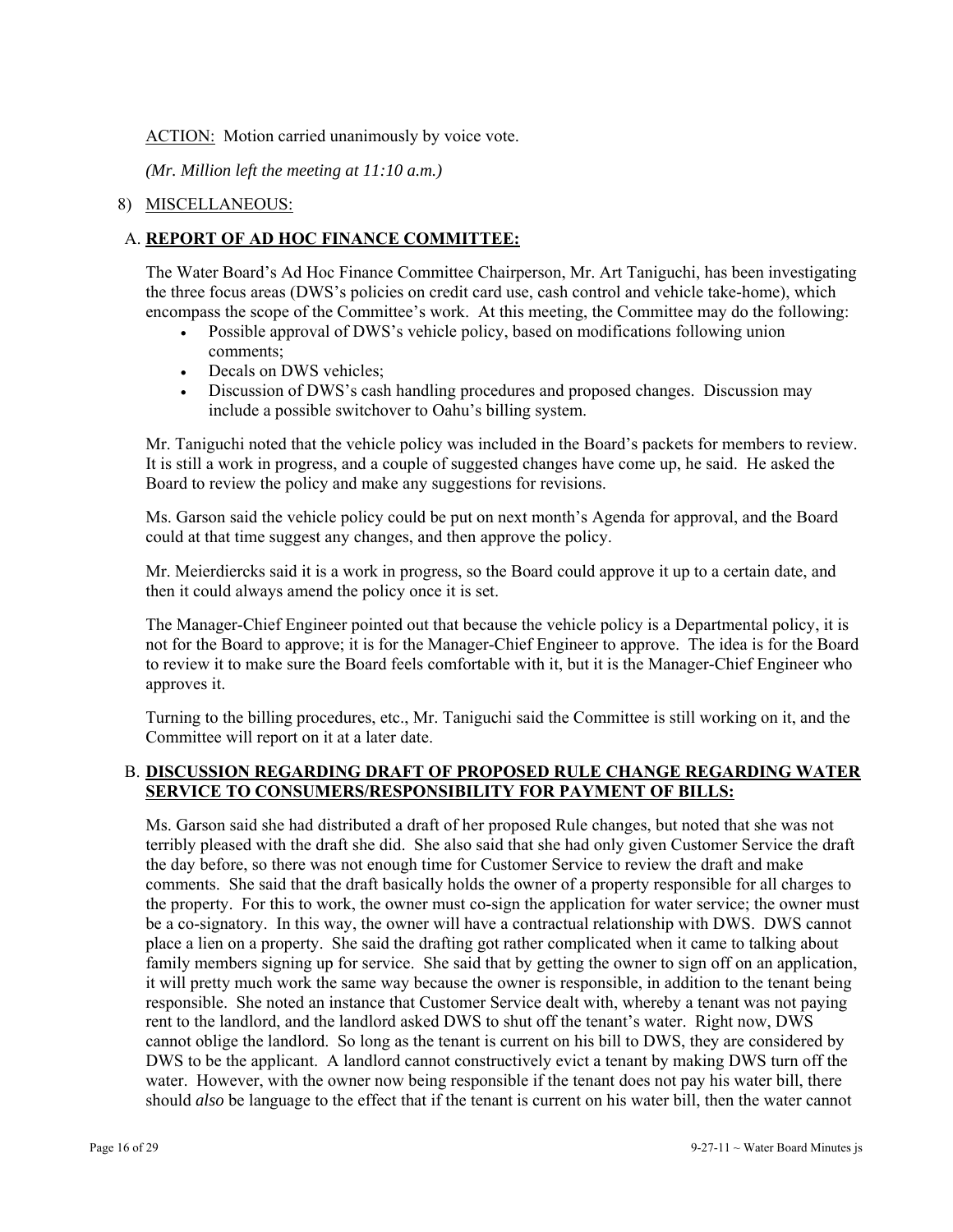be shut off (due to a dispute over rent). Ms. Garson said that she had not drafted around that kind of situation. Another situation that Ms. Garson thought about after doing the draft involved the notification of the owner as soon as the tenant's bill goes into arrears. The reason to do that would be to avoid having the delinquency go on and on. She asked Customer Service how they would be affected if they had to notify the owner every time a tenant is delinquent; Customer Service did not have a chance to respond because she had only pitched it to Customer Service last night.

Mr. Greenwell commented that if the tenant keeps paying the water bill, the landlord cannot strong-arm the tenant.

Ms. Garson said yes, but what bothered her was that the owner is basically a co-applicant. This raises questions of who has control of the water service – the tenant or the owner, she said. Other jurisdictions have had the owner as co-applicant, but it is a matter of finding out how their Rules work in practice. Maui's Rule, for example, has the owner acting basically as a guarantor. The owner in that case is *not*  the applicant; the owner is like a guarantor. DWS can work it that way, she added.

Mr. Taniguchi thanked Ms. Garson for her work on the draft, and said it was very important for DWS to be able to collect more easily. He suggested wording to the effect that no water service would be restored to whatever property unless the water bill its paid; this would not identify who was responsible. In this way, DWS would not care who was responsible. It would alleviate putting Customer Service in the middle of a dispute between the tenant and the owner, he said. This way it would be straightforward: if the water bill is not paid, DWS will shut the water off; to reinstate the service, the bill has to be paid, Mr. Taniguchi said.

Ms. Garson said that in general, an entity (or party) cannot hold a third party to pay someone else's debt, unless there is some sort of contract or statute which imposes it. There were cases where DWS refused service to a tenant, where it was the previous tenant's delinquency. The  $9<sup>th</sup>$  Circuit Court shot that down, Ms. Garson said. She pointed out that a person, and not a property, would have to be held responsible. Otherwise there would be nobody to sue.

The Manager-Chief Engineer said that is why DWS should have the owner guarantee the payment; that is probably the better way of doing it.

Ms. Garson said that sounds more like a lien. In order to put a lien on a property in the event of a delinquency, there must be some statutory authority. DWS cannot simply create a lien.

Mr. Taniguchi said he was not thinking of a lien.

Ms. Garson said it would be like a lien is attached to the property.

Mr. Taniguchi said that his suggestion is simply that if DWS is providing service to a property, and the bill is not paid, then DWS will not reinstate service until the bill is paid. That is it, he said. In that way, DWS would not have all these people come in to sign the application for service. It alleviates the need for Customer Service to act as a referee between the tenant and the landlord, he said. It would be a simpler solution, he said.

Ms. Garson said no, it would require a statute in the Hawai'i Revised Statutes.

Mr. Inaba said DWS cannot make it a Rule when people sign up for service.

Ms. Garson said that DWS cannot hold a third party (i.e., the owner) to pay the tenant's debt, unless there is a contractual relationship where the owner is on the hook.

The Manager-Chief Engineer said the owner should be made the guarantor.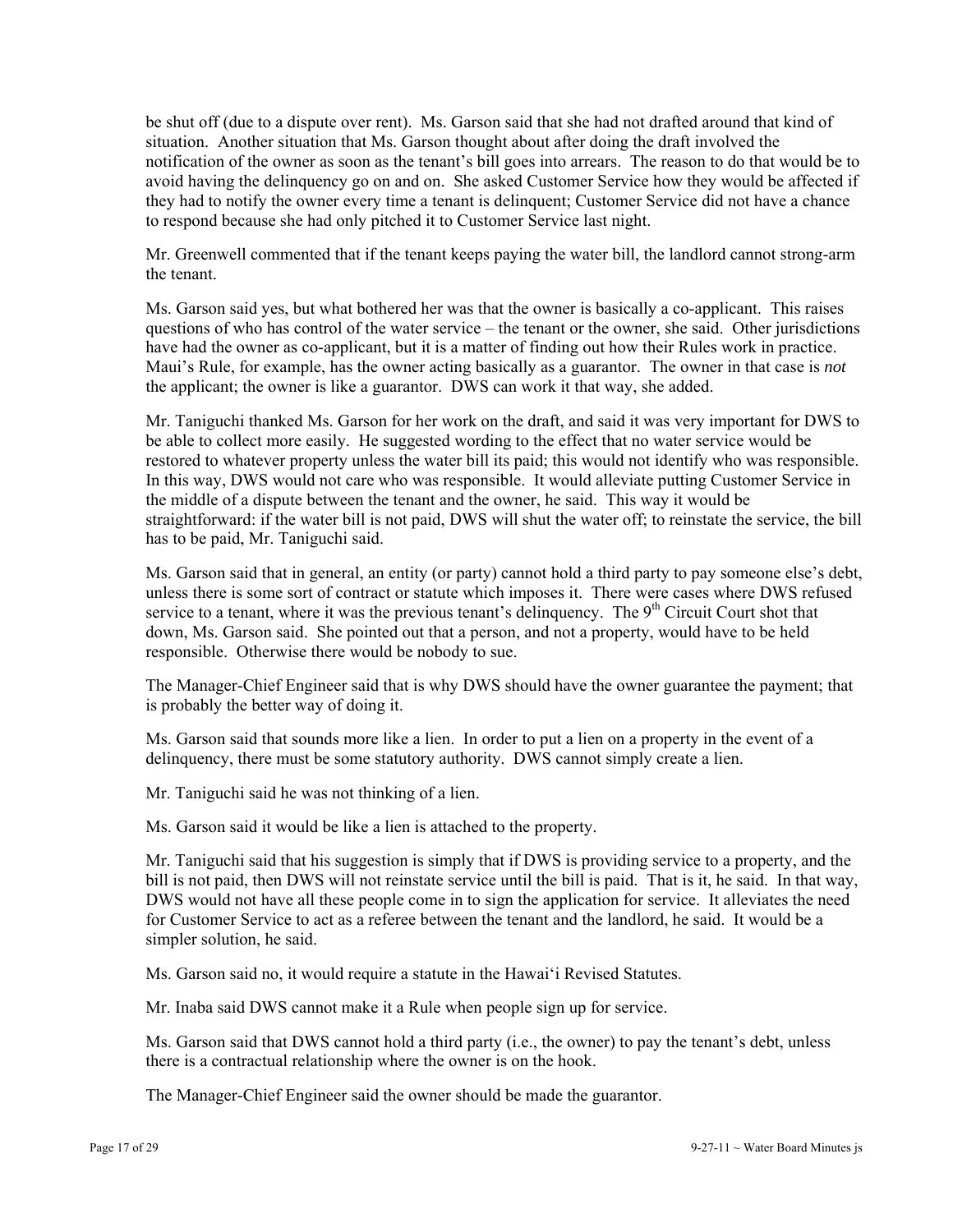Ms. Garson noted that the Waste Water Division has the owner sign the application for service. Ms. Garson said she was trying to coordinate with Waste Water so that DWS and Waste Water have the same Rules, because Waste Water uses DWS's application to set up their accounts. Right now, Waste Water gets DWS's applications; Waste Water checks the TMKs, and if the TMK is not the same as the owner, Waste Water contacts the owner to sign the application and designate that person to receive the bill. In this way, Waste Water is trying to clean up their collections and account management. That is why Ms. Garson wanted to coordinate with Waste Water to come up with the same set of Rules. Waste Water is on the same path as DWS, with regard to owner responsibility.

Mr. Meierdiercks wondered if DWS could have attachments to the deed of properties, written into law, such as HELCO has when there is a transfer of property ownership.

The Manager-Chief Engineer asked whether he meant that such attachments would make the owner responsible.

Mr. Meierdiercks said yes, that is what he meant. Attachments for access to water (as in access to electrical service) would actually become part of the deed.

Ms. Garson said she was not familiar with that.

The Manager-Chief Engineer said he did not know how it can be worked out legally and equitably, but he had no doubt that the owner should have some degree of responsibility. The desired result is to have DWS be able to withhold service from a property owner until a tenant's delinquent bill is paid.

Mr. Lindsey posed a scenario where a tenant leaves a water pipe on and runs up a \$5,000 bill. He asked whether DWS would stick the owner with that \$5,000 bill if the tenant does not pay.

Ms. Garson said that when the owner is responsible as co-signatory, and the tenant runs up such a bill, and neither owner nor tenant pays, DWS can sue the owner and may get a judgment for a lien on the property.

Mr. Lindsey asked what happens if the owner does not co-sign the application.

Ms. Garson said it would be a condition when a new tenant comes in.

Mr. Taniguchi said in other words, the property cannot get service.

Ms. Garson said that there will have to be a catch-up period, and the Board will have to decide to change the application going forward.

Mr. Lindsey said he was concerned about penalizing the party who was not responsible for the delinquency. He said he was all for getting the money that is due to DWS. He said he was not sure how DWS can accomplish that without penalizing the party that was not at fault.

Mr. Greenwell asked whether DWS was shooting itself in the foot by letting the delinquency go on too long. DWS should not let the delinquency get too large before the Department threatens to shut the water off. He wondered if DWS was not being too kind.

Chairperson Mukai said the whole reason the idea of a rule change came up was because even after water is shut off, somebody else in the house can apply for service and DWS is obliged to hook up the water. The reason for exploring a rule change was to curb the abuse, he said.

The Manager-Chief Engineer noted that people can live without power and almost anything else, but no one can survive without water. For that reason, DWS tends to be a little more compassionate; the last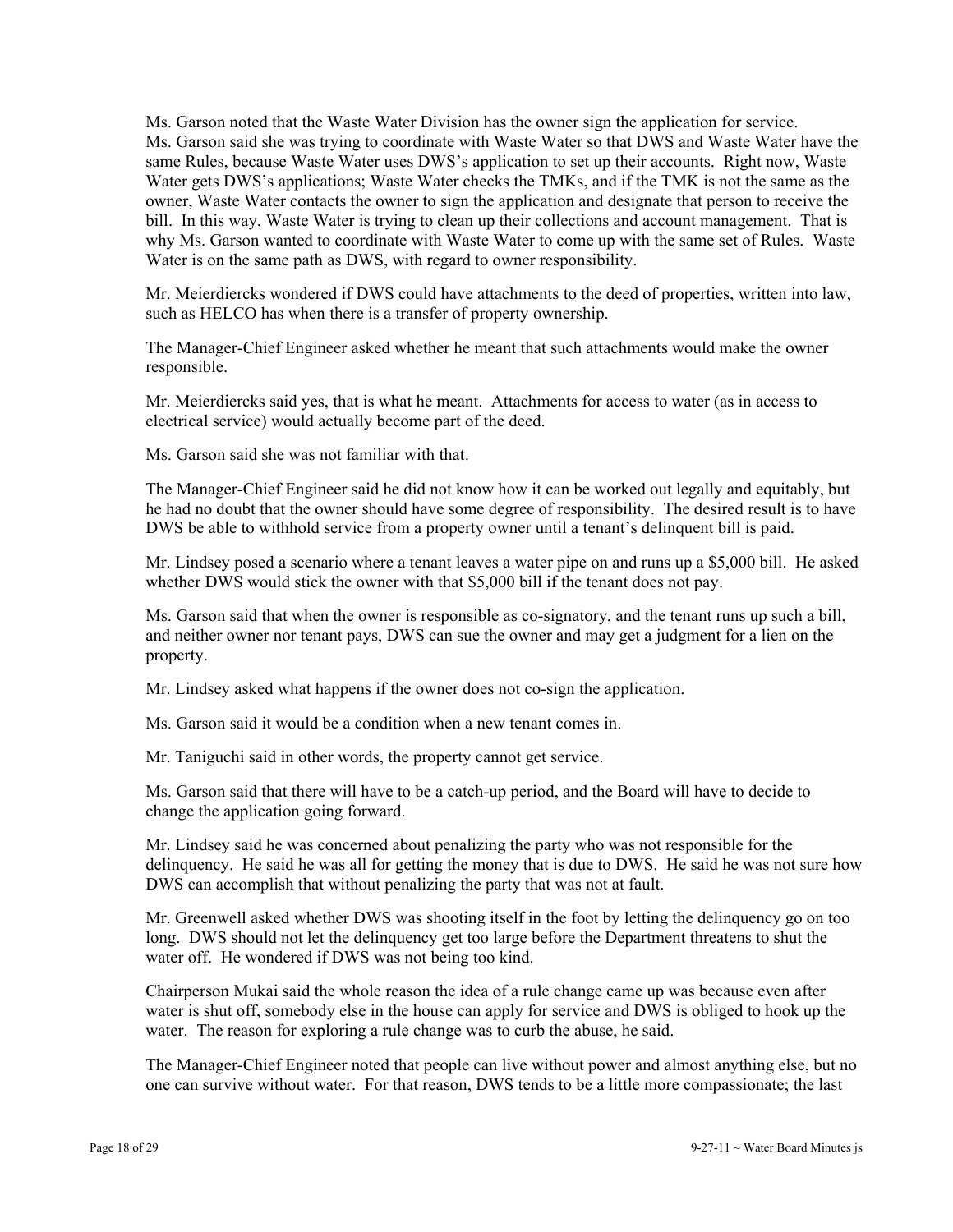thing DWS wants to do is shut people's water off. He said that maybe DWS does let delinquencies go too far, but it is awfully hard to shut someone's water off because they cannot survive.

Mr. Lindsey asked whether a person can be delinquent and move away, only to apply for service on a different property.

The Manager-Chief Engineer said no, DWS tracks names.

Mr. Taniguchi said the discussion today is a good starting point. He said that Mr. Lindsey had a good point regarding not holding an owner responsible for something a disgruntled tenant did. Maybe the Board could write an exception for something like that into the Rules, he said.

Ms. Garson started to express misgivings about this.

Mr. Taniguchi said it is a concern.

The Manager-Chief Engineer said the bottom line is that everybody here agrees that the owner should have some degree of responsibility. However the Rule is worked out, it should reflect the basic concept that the owner should have some degree of responsibility.

Ms. Garson said that she would pass out the draft that she had done, acknowledging that it would change. The draft would provide food for thought for next month's meeting. In the meantime, Customer Service can weigh in with their input.

## C. **REPORT OF AD HOC COMMITTEE TO REVISE THE MANAGER-CHIEF ENGINEER'S EVALUATION FORM:**

The Water Board's Chairperson of the Ad Hoc Committee to Revise the Manager-Chief Engineer's Evaluation Form, Mr. Ken Kaneshiro, has been looking at a revised Manager-Chief Engineer Evaluation Form.

Chairperson Mukai said the Committee held a very productive meeting. The Minutes of that Committee meeting were just distributed to the Board; the Committee came up with a plan to deal with the topic of the Evaluation Form revision. He asked if there was any discussion on the Minutes.

Ms. Garson noted that there are three meetings involving the Ad Hoc Committee: the first is to set up the Committee, the second is to report findings, and the third is to discussion and take possible action. The Committee through its Minutes made its report today, so the Board can discuss the findings and take possible action at the next Board meeting.

Mr. Kaneshiro said that because the Department of Human Resources is working on a revised job description for the Manager-Chief Engineer, it would be best to wait until that is completed before the Board comes up with its new Evaluation Form.

Ms. Garson said that HR's job description will be distributed during today's Agenda Item on the Selection of the new Manager-Chief Engineer.

### D. **ENERGY MANAGEMENT ANALYST UPDATE:**

Ms. Myhre reviewed the highlights from her Green Initiatives report.

She noted that the average cost for kilowatt-hour (kWh) of electricity for DWS is rising again, and is above what it was in 2008, on a calendar basis. In 2011 through the end of August, DWS is paying 37 cents per kWh for electricity. Even though the price of oil is dropping, electricity prices are high, she said.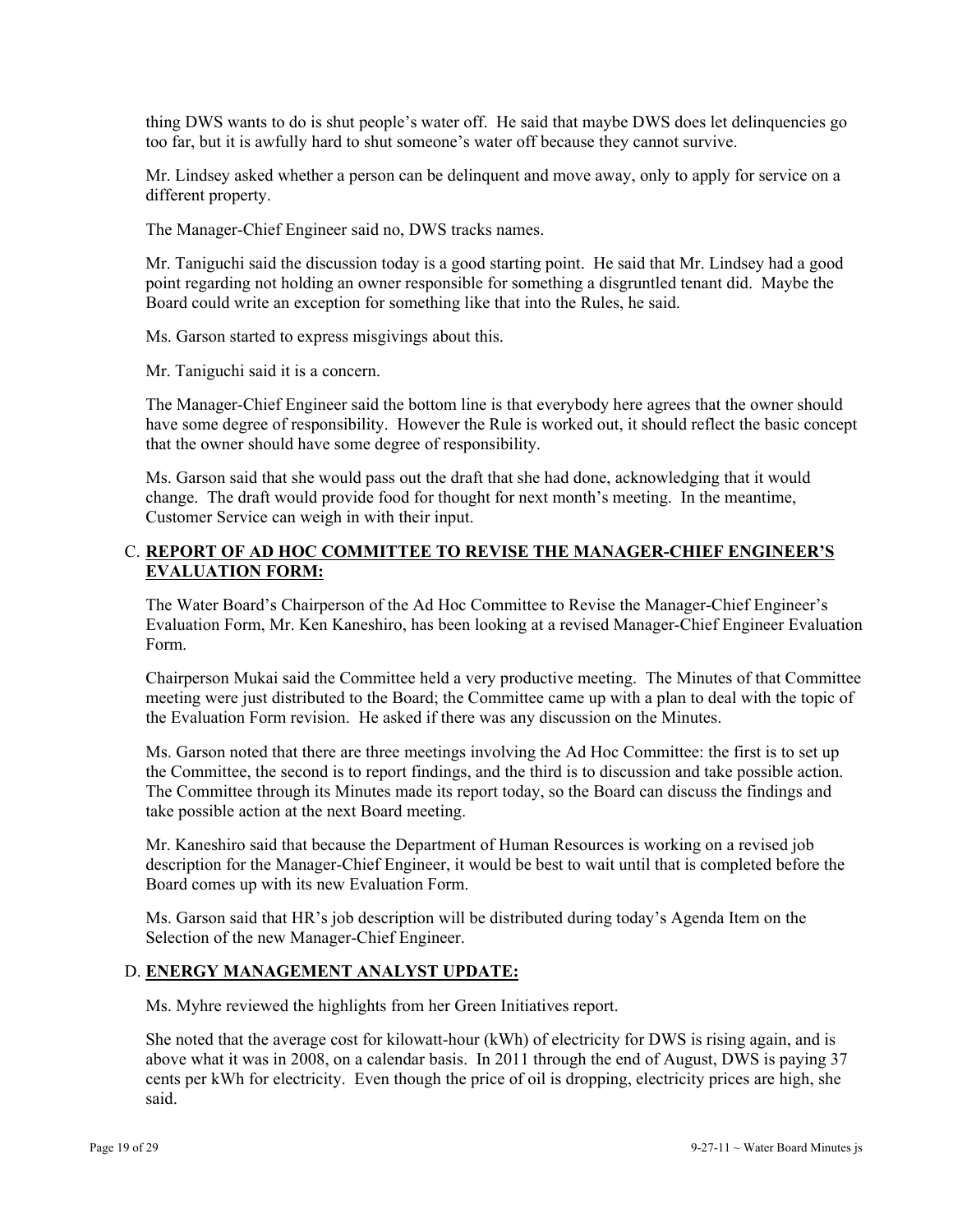She noted that DWS's vehicle fleet is using about 3,000 fewer gallons of fuel year to date, versus last year. This is mainly due to the Operations staff being conscientious and mindful of how and where they are driving, etc.

Ms. Myhre said that DWS's recycling efforts appear to be dropping off, and that she recently reminded staff to use the recycling bins.

On hydro-generator savings, hydro-electricity generation at the Waimea Treatment Plant rose, thanks to the added flow and water pressure with the 50-million gallon reservoir back in operation. The Kaloko hydro-generator is working perfectly, after DWS installed a new blower system. The Kahalu'u Shaft hydro-generator also got a new blower system, Ms. Myhre said.

On the leak detection program, Ms. Myhre explained the graphs on the report, summarizing that in South Hilo there remains a lot of work to do.

The Manager-Chief Engineer said that the graphs Ms. Myhre provided are very informative in that they give one an idea of the system. The South Hilo system is the oldest, with the old, cast-iron pipes and couplings, whereas the North Kona system is newer, with better types of pipe, ductile line, etc. It stands to reason that South Hilo would have more leaks because of its old pipes.

Ms. Myhre said that since 2007, the economy has seen a downturn in water consumption; there is less total volume of water moving to DWS customers; even though the population has risen, consumption has been dropping.

Chairperson Mukai asked about the Unaccounted Water's rise by 20-21 percent in Kona. All the other districts seem pretty stable, but Kona's Unaccounted Water is up by about 20 percent. He asked what could have caused that.

Ms. Myhre said she was not sure, but it could be that more leaks are occurring in the older areas of the South Kona system. DWS's leak detection person, Mr. Earl Fukunaga, has said that is a real trend there.

Chairperson Mukai said that DWS seems to have a pretty good grip on Unaccounted Water in Hilo, and asked whether Mr. Fukunaga would be focusing more on the West Hawai'i side where Unaccounted Water rose by 20 percent.

Mr. Ikeda said that the Board had approved the creation of a leak detection position in Kona. However, budget-wise, DWS was not filling that position at this time. DWS will eventually fill that position, so that DWS will have at least one leak detection person in Kona. This would alleviate the need for a Hilo staffer to drive back and forth.

The Manager-Chief Engineer stressed that Unaccounted Water is not all leaks. He cited the classic example of how when a pump starts up, the water pumped for the initial five to 10 minutes that the pump runs is thrown away. That is to ensure that the system is clean, and this happens whenever a pump is started up or shut down, he said. Therefore, although it is part of a normal process, it is Unaccounted Water. The other case of Unaccounted Water is when the Fire Department practices off of DWS's hydrants. He also pointed out that Kona has the largest number of wells, with the pumps starting up and shutting off. Every time the pumps go on or off, water is purged away. With more cycles, there is naturally more Unaccounted Water. It would be a mistake to see Unaccounted Water as all leaks, due to the various instances of Unaccounted Water such as those he mentioned.

Mr. Taniguchi asked if DWS has an estimate of how much water is unaccounted for, based on the pumps.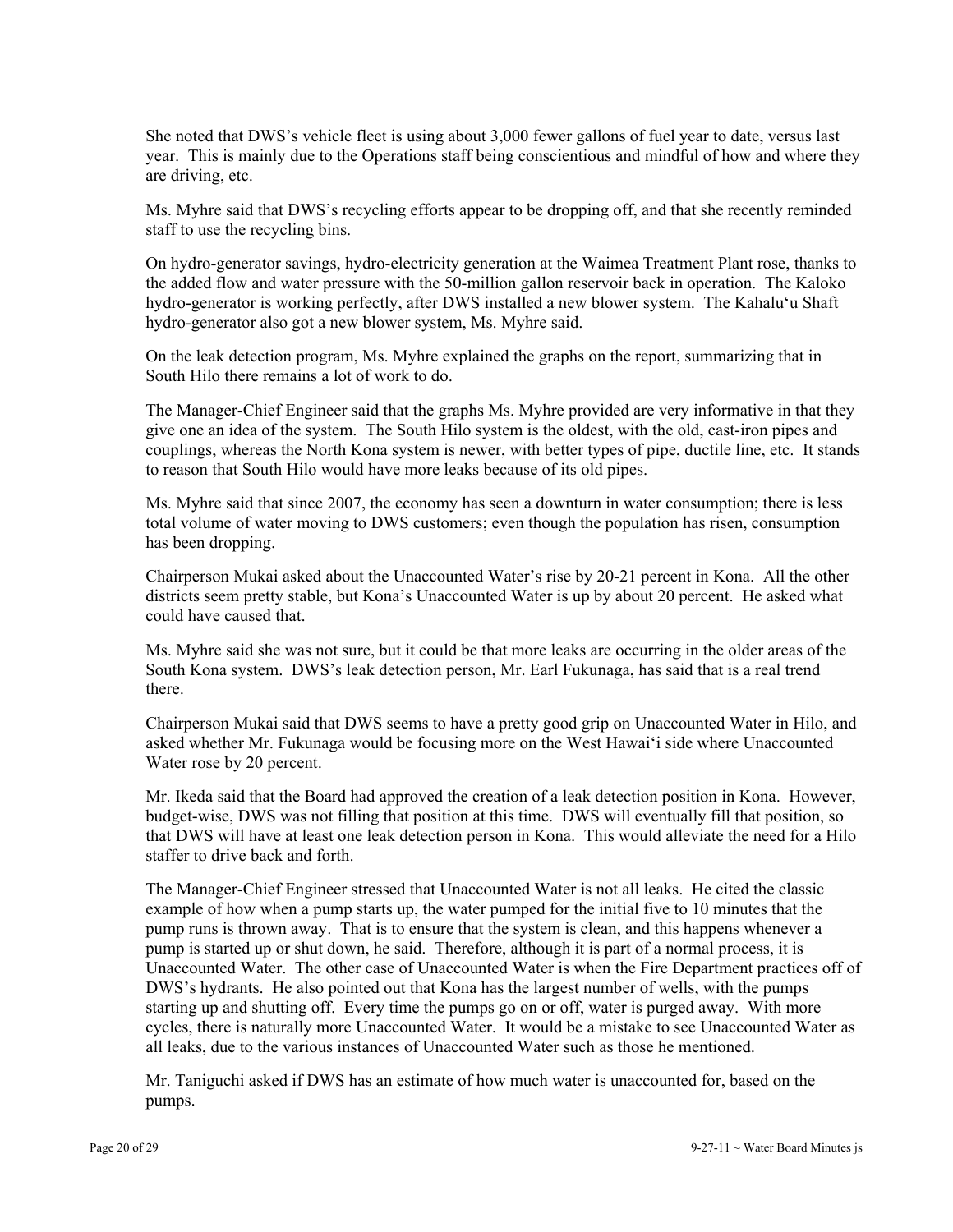The Manager-Chief Engineer said it would be possible to get an estimate because DWS times the pumps, although it would take some work. The duration of start-up and shut-off is anywhere from two to five minutes, during which time a large amount of water is purged. With the larger wells in Kona, the initial purge is huge, he said.

Chairperson Mukai said another factor could be the West Hawai'i fires last year. All the water that the Fire Department pumped to put out the fires would have been Unaccounted Water.

Ms. Myhre reported on the status of the Rider M contracts. The Rider M timers shut the wells off between the peak HELCO use hours of 5:00 p.m. and 9:00 p.m., and DWS receives credits from HELCO for not pumping during peak hours. She said that unfortunately, DWS has had to turn off two well timers. The Hualālai Well had problems, and two other wells needed to be run during the curtailment period to make up the loss in water volume from the Hualālai Well. Because the two wells need to run during the peak energy use hours, DWS will not be receiving Rider M credits for about two months, and DWS will be missing out on about \$8,600 a month in Rider M credits as a result. She noted that the Hualālai well will soon be back online, at which time the timers will also be switched back on.

Ms. Myhre, along with Mr. Alex Frost, the Mayor's Green Team chair and Mr. Will Rolston, the County's Energy Coordinator, participated in a panel on the Vision 20/15 Green Government Action Plan at the Renewable Energy Solutions Summit in Keauhou in August. Ms. Myhre said she would also be giving a talk at the upcoming HWWA conference on Hawai'i County's perspective on energy management, and how the four counties should sit down and talk about energy management together.

Ms. Myhre drew the Board's attention to a recent article in both Big Island newspapers regarding geothermal energy; she recommended that the Board read the piece. The headline in West Hawai'i read: "Geothermal: Money Pit or Money Maker?" She noted that Rep. Denny Coffman, the chairperson of the House Energy and Environmental Protection Committee, came to the Mayor's Energy Advisory Commission to speak about geothermal initiatives he is working on.

### E. **MONTHLY PROGRESS REPORT**:

No discussion.

### F. **REVIEW OF MONTHLY FINANCIAL STATEMENTS:**

Mr. Taniguchi asked Mr. Sumada to explain the subsidy on the Government Obligation bonds.

Mr. Sumada said that the Federal government pays DWS back a portion of the interest expense that DWS pays on the bonds.

### G. **MANAGER-CHIEF ENGINEER'S REPORT:**

The Manager-Chief Engineer will provide an update or status on the following:

- 1) Palani Road Transmission Waterline Project As mentioned earlier, DWS is waiting for HELCO to put in service.
- 2) Hawaiian Ocean View Estates Project As mentioned earlier, DWS staff will attend a meeting in HOVE this Thursday, where staff will inform the community that there are DOH requirements that must be met once the project is done. Once the well is started up, DWS will take water samples which DOH must analyze. Mr. Okamoto explained this standard procedure, whereby the water is tested for an array of contaminants. He noted that the water was tested way back at the exploratory phase, but DOH has asked for confirmation results once the well is completed. The consulting engineer will prepare a comprehensive engineering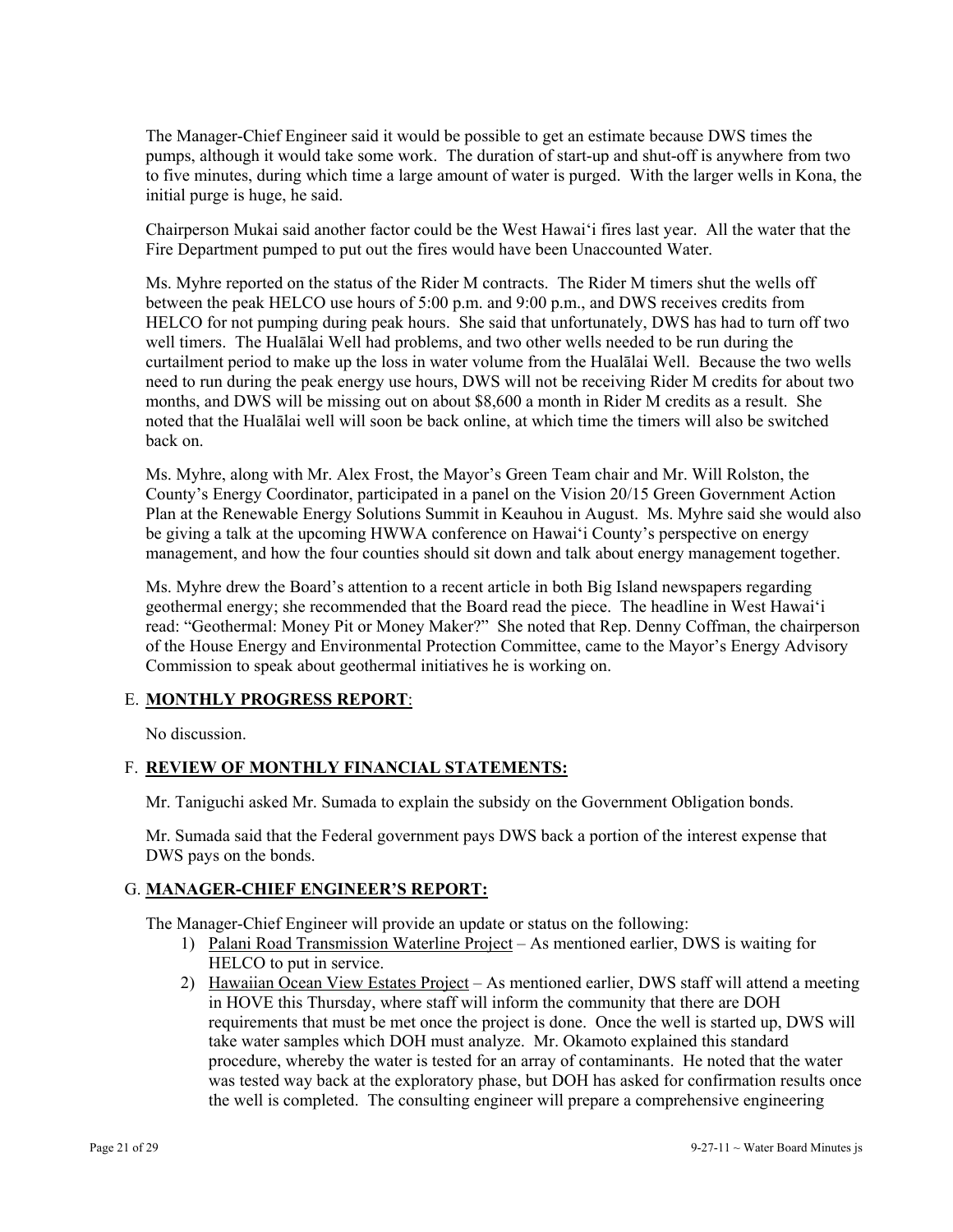- 3) Pu'ukala/Kona Ocean View Properties Subdivision Improvement District Update Mr. Quitoriano reported that DWS is working with a consultant, and the preliminary plans and contract documents have been turned in for review by the U.S. Department of Agriculture. DWS will have one more meeting with the community before construction starts. This project is comprised of 81 lots.
- 4) Public Information and Education Specialist Update Ms. Aton said that during last month's meeting, she was hosting seventh graders from Hawai'i Preparatory Academy at the Waimea Treatment Plant. She and Mr. Quitoriano went to the Kohala Community Development Plan meeting to explain how improvement districts work. She said that baseyard safety meetings have resumed. Ms. Aton is preparing a press release for the HOVE community meeting on Thursday. Ms. Aton hosted the Kohala Center and Mental Health Kokua on field trips to the Kahalu'u Shaft. She went with Mr. William Yamamoto of DWS's Waimea Baseyard to do presentations at Honoka'a High School regarding the water cycle, the local water system and careers at DWS.
- 5) Upcoming HWWA conference The conference At-a-Glance is posted on the DWS website. Mr. Kyle Chock of KIC, who appeared at this meeting earlier, will be a speaker at the conference. Among the other presentation topics will include dam safety, source water, desalination and State energy reduction goals. Among the entertainment will be the DWS band for the Meet and Greet segment, and a Tahitian/Polynesian revue for the 50th Anniversary luau. Mr. Perry asked if there would be a field trip to the Kahalu'u Shaft. Mr. Ikeda said it was not scheduled, but arrangements could be made. The Manager-Chief Engineer said DWS hesitates to take people down the shaft. Chairperson Mukai suggested that Mr. Perry request a field trip for Board members next year when the new Board is seated. The Manager-Chief Engineer said a trip could be set up strictly for Board members. He noted that the cable car sometimes presents problems due to moisture and the way the shaft is, and there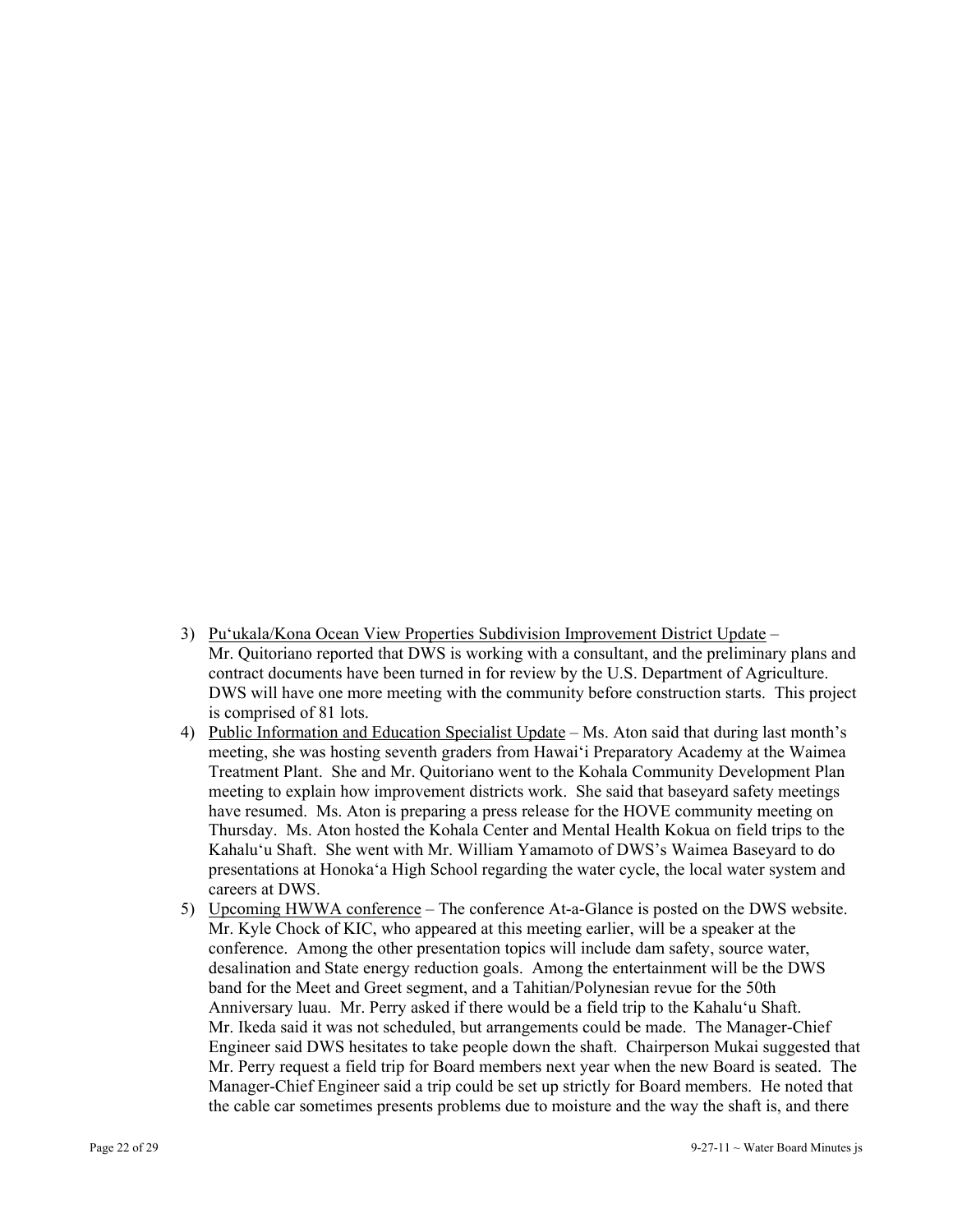## H. **CHAIRPERSON'S REPORT:**

Chairperson Mukai said that the Board has to decide on a new Chairperson and Vice-Chairperson. He asked the Board to start thinking about it; he himself has had conversations with several members of the Board on the succession issue.

## 9) **DISCUSSION OF PROCEDURES AND TIME FRAME TO SELECT NEW MANAGER-CHIEF ENGINEER:**

Ms. Garson said she had sent the Board a draft advertisement, which included the salary requirements that the Board had set at the last meeting. Ms. Garson said she had checked with HR staff, who said it was okay for applicants to either apply online or via hard copy. At the bottom of the draft ad, it says that applicants can either pick up hard copy applications or download them from the HR website. She said that at the last meeting, the Board had opted for a short ad, but wanted to give potential applicants as much information as possible, so the ad does refer applicants to a detailed position description either online or available in hard copy at the HR office. The Board would need to set the position description before the ads are placed, Ms. Garson said.

Mr. Meierdiercks said that the ad should just have the minimum requirements, and the Board needs to set a date, or deadline, for the applications. With that deadline set, the Board can place the ads.

Ms. Garson noted that the Board wanted to run the ad twice over two weeks. She wondered if setting a deadline in October might be cutting it rather close. She thought that maybe the deadline for applications might have to be in the beginning of November.

Mr. Kaneshiro noted that at the last meeting, there was a discussion about the five years of administrative experience required. He said if he recalled correctly, the Board had decided that of those five years of administrative experience, three years should be in the water supply arena.

Ms. Garson said the Board did not decide that. She said that the draft ad has the minimum requirements, and maybe the Board needs to discuss today if the Board wants to add that (i.e., the three years of experience in the water supply field) into the ad.

The Manager-Chief Engineer said that he liked Mr. Kaneshiro's idea of requiring some experience in the water industry. By doing so, it would really help the Board, and make it easier for the Board by cutting down on the number of applicants. He also suggested that the Board should specify either a civil engineer or mechanical engineer; an electrical engineer, for example, would not be what the Board wants.

Chairperson Mukai said he agreed; he said he had no problem with regard to the engineering position. He said that an electrical engineer, for example, would be eliminated in the vetting process. The minimum requirements are only for the ad; he wants to keep things strictly legal. However, during the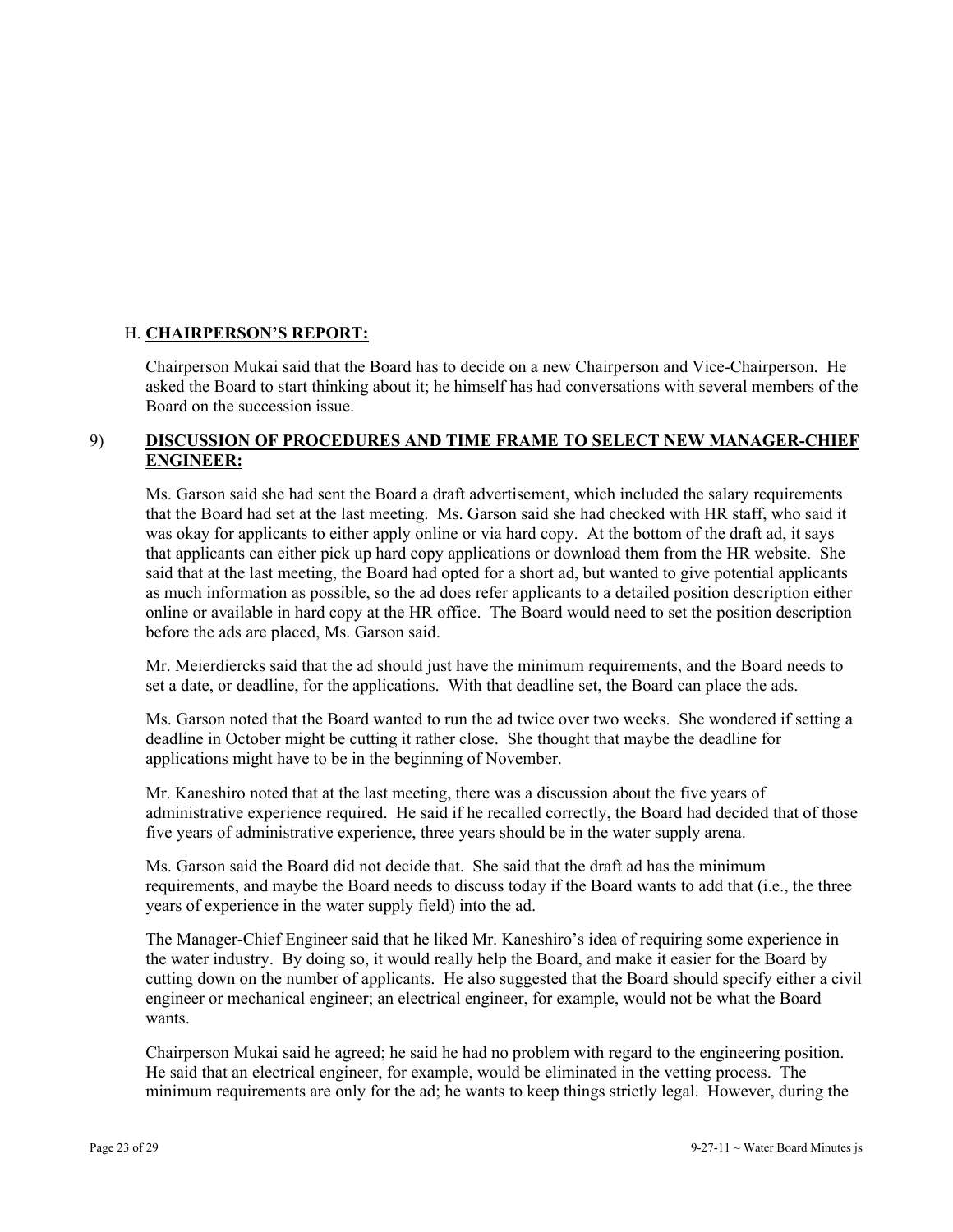vetting process, all the other criteria for evaluating the applicant will come out. The Chairperson said that the Board should keep in line with what the minimum requirements are. He said he had no problem with adding criteria if an electrical engineer is not really applicable to the job description. He thought that the more applicants the better, but in the vetting process, the job description provided by HR will drastically weed the list down. He said he did not mind spending a lot of time in the selection process; choosing the next Manager-Chief Engineer is a major decision that the Board has to make.

Mr. Taniguchi said he tended to agree with what the Chairperson said, and he agreed with what Mr. Lindsey said at the last meeting regarding giving certain types of engineers a higher rank. In that way, the Board would not discourage people from applying. He said he preferred to take the safer route and stick within the guidelines (i.e., on the minimum requirements), even though the Board has been told it can do whatever it wants. During the vetting process, the Board will be able to weed out the lessqualified applicants.

Chairperson Mukai, returning to the advertisement, said he agreed that due to time constraints, an October deadline is not feasible. He said he was thinking that probably the first week of November might be a good time to have the deadline. The ad can probably run in October, he added.

Ms. Garson pointed out that with two weeks of ads, the Board needs to give people the opportunity to see the ad and apply. Therefore, the earliest deadline is probably in November. Ms. Garson asked Ms. Snyder when the earliest date would be to run an ad.

Mr. Meierdiercks said it would be the second week of October.

Ms. Snyder said that once the Board decides on the ad text, then it would be possible to calculate when an ad could run. She said she did not have all of the newspaper's submission deadlines in front of her, but she figured it would take a week from then to get the ad in the papers.

Mr. Taniguchi said that the earliest Sunday paper that the ad could run would be October 9, and the second run for the ad would be October 16.

Ms. Snyder said that sounded right.

Mr. Taniguchi asked how long the Board should give the applicants to respond.

Mr. Meierdiercks said two weeks after the ad runs the second time should be plenty of time.

Ms. Snyder said the application deadline that HR routinely gives is 10 days after the ad runs.

Mr. Taniguchi said that would put it at Friday, October 28; two Fridays after October 16. The alternative would be to set the deadline at Monday, October 31, but Mr. Taniguchi shied away from putting the deadline at Halloween.

The Manager-Chief Engineer noted that after the application deadline, the Board would need to take into account the time it would take to send the applicants letters inviting them to the interview.

Ms. Garson said it would also take time for HR to go through the applications after the deadline.

Mr. Perry said that would take another week.

The Manager-Chief Engineer said it would take longer than that.

Ms. Garson said she was sure that HR would prioritize the work of going through the applications.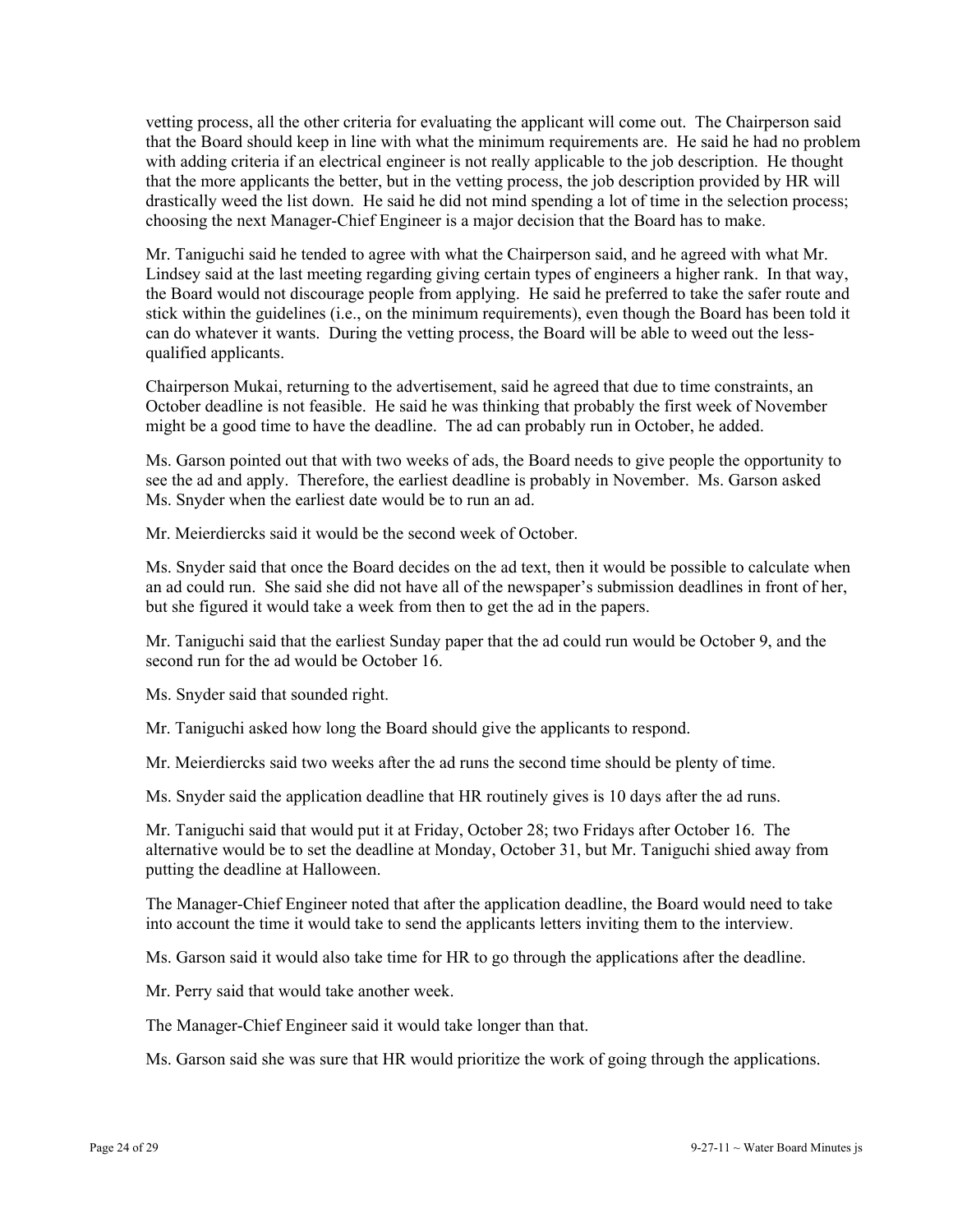Mr. Meierdiercks said it would probably be done by the Board's regular meeting in November (i.e., on November 22).

Ms. Garson noted that the Board also has its Special Meeting on November 8, although the date could be changed.

Mr. Taniguchi said hopefully, the Board would get the list of applicants from HR by then.

Mr. Meierdiercks agreed that the Board should have some results -- although maybe not all of them - by then.

Ms. Garson said at that point HR, which might have gotten 200 applications, will have given the Board the list of applicants. The Board will then need to give HR further instructions before the Board gets the actual applications.

The Manager-Chief Engineer said that was the peril of leaving the qualifications so broad; the Board will end up with a whole bunch of applicants.

Chairperson Mukai said that is the way the process works; that is government. It means being fair to all concerned, he added.

The Manager-Chief Engineer asked why have a process whereby the Board ends up with so many applicants, when the Board is going to weed through them anyway. He could not understand why the Board would not cut to the chase to get the applicants they want.

Chairperson Mukai said the Board just wants to make sure it has a very open policy; the Board does not want to run into any legal problems. The work will fall to the Board, and the Board will take on that work, he said.

Mr. Meierdiercks said it was the same thing; if the Board gets 1,000 or 50 applicants, at the end of the day, the Board is still going to choose one person.

Chairperson Mukai returned to the ad schedule, saying the ad will run on October 9 and October 16, and so the deadline can theoretically be set at October 28.

Mr. Taniguchi said that would be 10 business days after the ad runs on October 16.

Chairperson Mukai said that by that time, all of the HR matters should be under control. He noted that the Board would be holding its next Special Meeting on October 10.

Ms. Garson drew the Board's attention to the top part of the draft ad, which reads: "a detailed description of the essential duties and responsibilities of the position are contained…in the position description." She said the Board could choose to take that language out, but when the ad goes out on October 9, the Board needs to have that position description set. Today is the day to set that job description, she said. She noted that the deadline for application is October 28.

Mr. Taniguchi said one consideration is the holiday season, which gives the Board fewer days to work with.

Chairperson Mukai said that hopefully the Board will set the job description today.

Ms. Garson summarized where the Board was on the ads: October 9 was the first run for the ad, and the deadline for applications is October 28. She asked Ms. Snyder if October 9 was a doable date for the ad.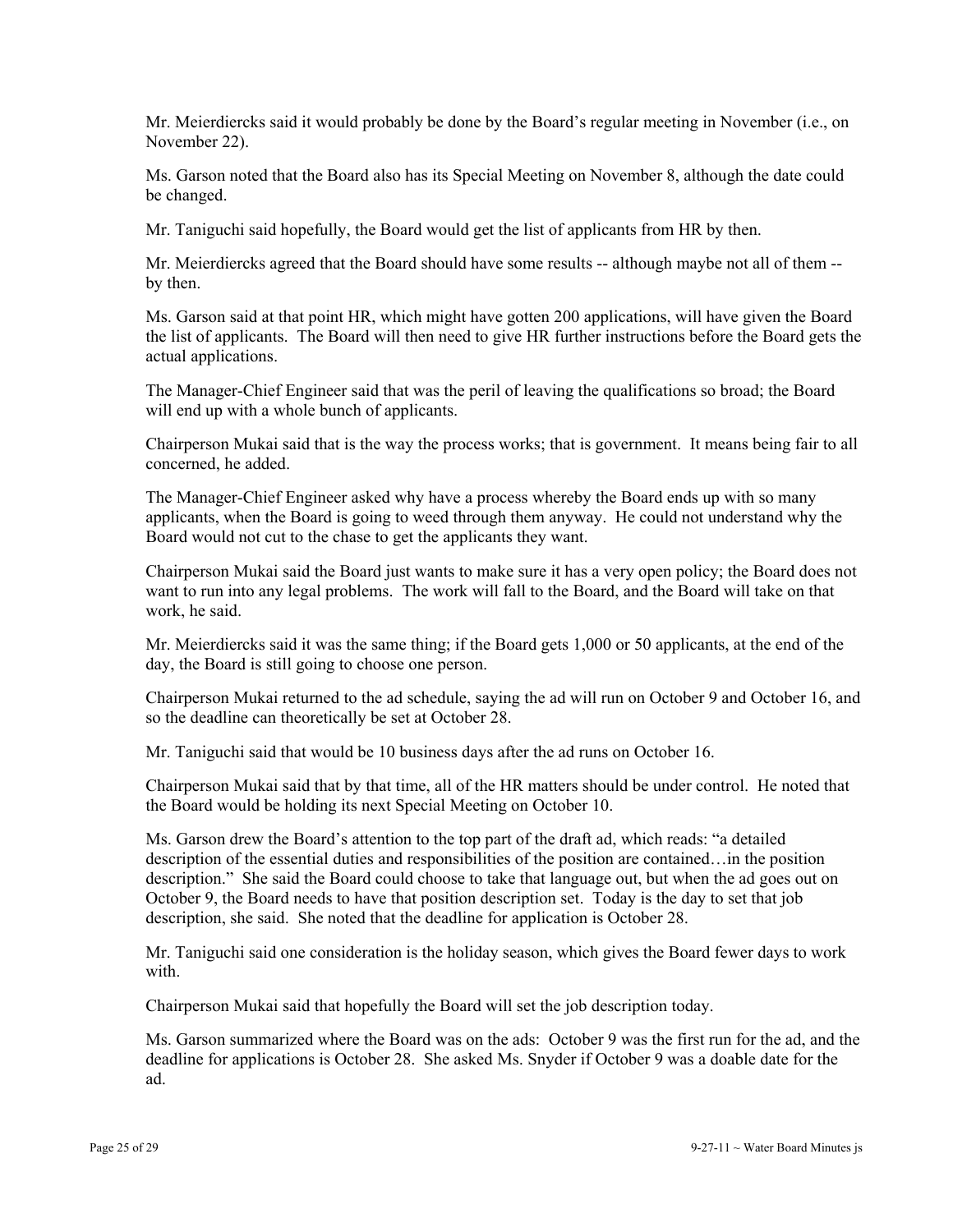Ms. Snyder said she believed so; she asked whether HR was actually handling the advertisements.

Ms. Garson said yes, she believed that HR would put the ads out.

Mr. Taniguchi said yes, HR is doing the ads.

Ms. Snyder suggested that Ms. Garson let HR know.

Chairperson Mukai was ready to move on to Item 10, the Executive Session.

Ms. Garson asked him to wait; the Board needed to set the job description.

*(At this point the Chairperson called a five-minute recess, at 12:23 p.m. The Meeting resumed at 12:31 p.m.)* 

Chairperson Mukai said the Board would now take up the job description, a very important issue. He asked Ms. Garson for some direction in proceeding.

Ms. Garson said that the Board had in front of it Exhibit B, a draft position description that HR distributed two Board meetings ago.

Chairperson Mukai gave the Board a few minutes to digest the draft job description.

MOTION: Mr. Taniguchi moved to adopt Exhibit B as the position description for the Manager-Chief Engineer; seconded by Mr. Meierdiercks.

Chairperson Mukai, citing an item in the job description that stipulates that the Manager-Chief Engineer prepares an Annual Report of the Board for submission to the Mayor, asked if the Department does that.

The Manager-Chief Engineer confirmed that he does submit an Annual Report to the Mayor.

Mr. Lindsey noted that under education, the job description says: "Graduation from an accredited college or university with a baccalaureate degree in **civil** engineering." He asked whether by stipulating a degree in *civil* engineering it would automatically exclude the other types of engineers.

Mr. Meierdiercks said no, because there were also the words, "other related fields" in the job description.

The Manager-Chief Engineer said it would be up to HR to determine what was meant by "related fields." This language in the job description addresses the concerns that he had. It says that the applicant needs to know Federal, State and County laws "related to the management and operation of **public** water systems." That language pretty much narrows things down, he said. With this wording, the applicant would have to have knowledge of public water systems; that is good, he said.

Chairperson Mukai said that this is part of the vetting process, although the job description in the ad is very broad. He noted that the job description was actually done when the Board agreed to have HR do research on it way back when.

The Manager-Chief Engineer said that theoretically, if an applicant does not have experience working in a public water system, HR will not submit the name to the Board.

Ms. Garson began to express reservations.

The Manager-Chief Engineer said the language requiring knowledge of public water systems was under Qualifications, not Duties. The key word there was the word "*public*" – not private.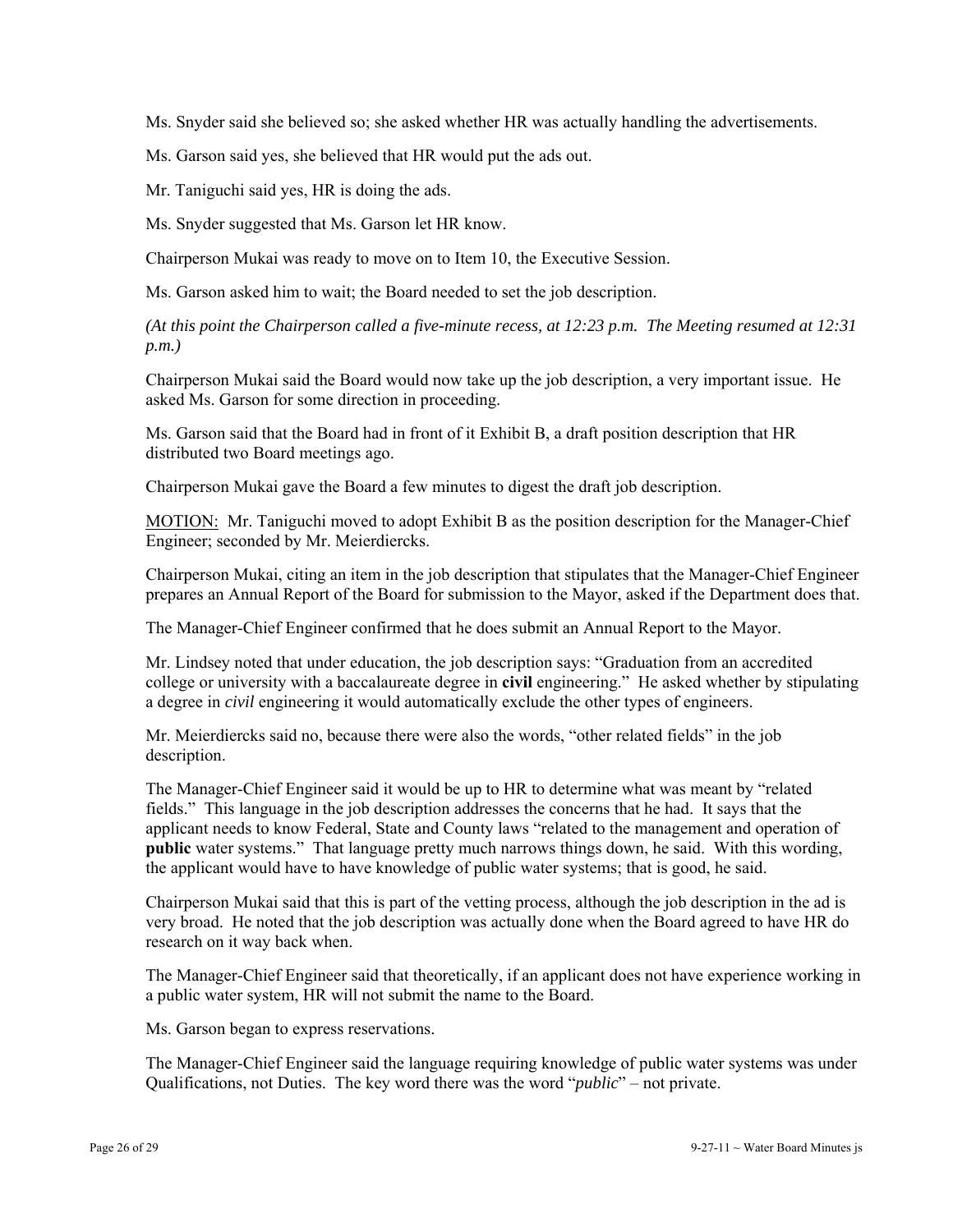Mr. Taniguchi said the wording was "knowledge of…" He said he himself might have "knowledge of…"

The Manager-Chief Engineer said the wording "knowledge of" referred only to "strategic management." He noted that "*working* knowledge" means that the applicant will have had to have worked in that particular field.

Chairperson Mukai read the words under Qualifications. It reads: "The Manager-Chief Engineer, at the time of appointment and thereafter, shall be familiar (working knowledge of) with the Federal, State and County laws, ordinances, and rules related to management and operation of public water systems; knowledge of strategic management." He said that there was room for interpretation in this; it is broad enough. He saw no problems with this wording.

The Manager-Chief Engineer said it was a good thing.

Chairperson Mukai said, with regard to the education requirements, it appears that there is a slightly heavier weighting in favor of civil engineering.

Ms. Garson said that these are "*desired* requirements," as opposed to *minimum* requirements. The Board will not be disqualifying anyone by stipulating *desired* requirements.

Chairperson Mukai said this was a good point.

ACTION: Motion carried unanimously by voice vote.

Chairperson Mukai said that now the job description was in force.

Ms. Garson said the Board did not need to go into Executive Session today, unless the Board has questions of a confidential nature.

Mr. Kaneshiro said that the next step would be to formulate interview questions. He suggested that instead, the Board should first consider what kind of vision the next Manager-Chief Engineer needs to have for the Department of Water Supply. He said that everyone on the Board has ideas of where the Department should move into the future, and the Board needs to find a leader who will help move the Department in that direction. Therefore, the Board needs to determine what kind of vision the candidate should have, before deciding on what interview questions to ask.

Ms. Garson said that before the Special Meeting on October 10, she will gather sample interview questions for the Board. The Board will go into Executive Session on October 10 to discuss the questions, because they must be kept confidential. She asked if there was anything else that the Board wished her to prepare for the October 10 meeting.

Mr. Taniguchi said that the vision question that Mr. Kaneshiro just mentioned should also be discussed in Executive Session.

Chairperson Mukai said okay, the Board will discuss the interview questions at the October 10 Special Meeting. He asked the Board to bring to that meeting any questions that they wanted to be among the interview questions. He expressed hopes that the list of questions could be finalized at the October 10 meeting, because time is short.

Mr. Kaneshiro said that on October 10, the Board should have a good idea of the questions the Board will ask.

Ms. Garson said that the Board will be asking all of the candidates the exact same questions. Each question will be posed to each candidate, she stressed.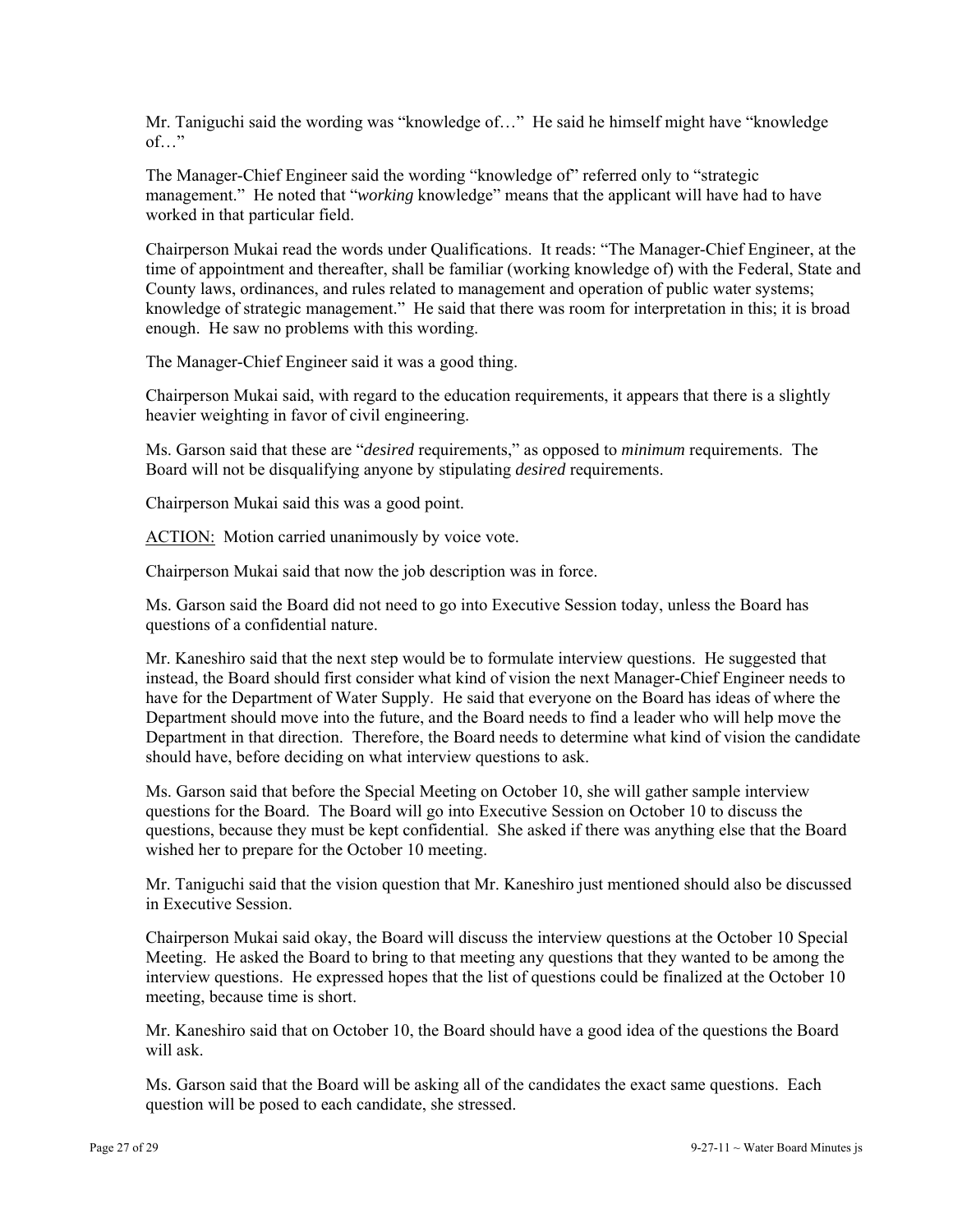Mr. Perry asked if Board members could have pet questions.

Ms. Garson said that would be okay, so long as the pet questions go on the official list of questions; pet questions cannot be sprung out of the blue.

Chairperson Mukai agreed that the set of questions must be agreed upon by the entire Board, and the Board cannot veer away from those set questions.

### 10) **EXECUTIVE SESSION RE: PROCEDURES AND TIME FRAME TO SELECT NEW MANAGER-CHIEF ENGINEER:**

The Water Board had anticipated convening an executive meeting, closed to the public, pursuant to Hawai'i Revised Statutes, Sections 92-4 and 92-5(a)(4) for the purpose of consulting with the Water Board's attorney on questions and issues pertaining to the Water Board's powers, duties, privileges, immunities and liabilities. A two-thirds vote, pursuant to HRS Section 92-4, is necessary to hold an executive meeting.

*(No Executive Session was held.)* 

### 11) ANNOUNCEMENTS:

### 1. **Next Regular Meeting:**

The next meeting of the Water Board will be held on October 25, 2011, at 10:00 a.m. at the Department of Water Supply, Operations Conference Room, 889 Leilani Street, Hilo, HI. (*A special meeting regarding the process to select the Manager-Chief Engineer will be held on Monday, October 10, 2011, at the same venue.)*

## 2. **Following Meeting:**

The following meeting of the Water Board will be held on November 22, 2011, at 10:00 a.m. at the West Hawai'i Civic Center, Community Center, 74-5044 Ane Keohokalole Hwy, Kailua-Kona, HI. (*A special meeting regarding the process to select the Manager-Chief Engineer is tentatively scheduled to be held on Tuesday, November 8, at a venue to be announced.)*

#### 14) STATEMENTS FROM THE PUBLIC:

None.

The Manager-Chief Engineer asked Ms. Garson if the meeting at which the Board interviews candidate must be publicized.

Ms. Garson said yes.

The Manager-Chief Engineer noted that the Board may need to hold additional meetings to hold interviews, which would at least need to be announced at a Board meeting.

Ms. Garson said that if it is a Special Meeting, it can be set as long as there is six days' notice. It would just be a matter of whether to advertise the meeting.

The Manager-Chief Engineer said he is trying to avoid the cost of putting out ads. If the Board announces a Special Meeting prior to the end of a meeting, there is no need to advertise, he said.

Ms. Garson said right, and asked what the question was.

The Manager-Chief Engineer said that at some point in time, the Board would need to announce at one of these meetings when the interviews will be held.